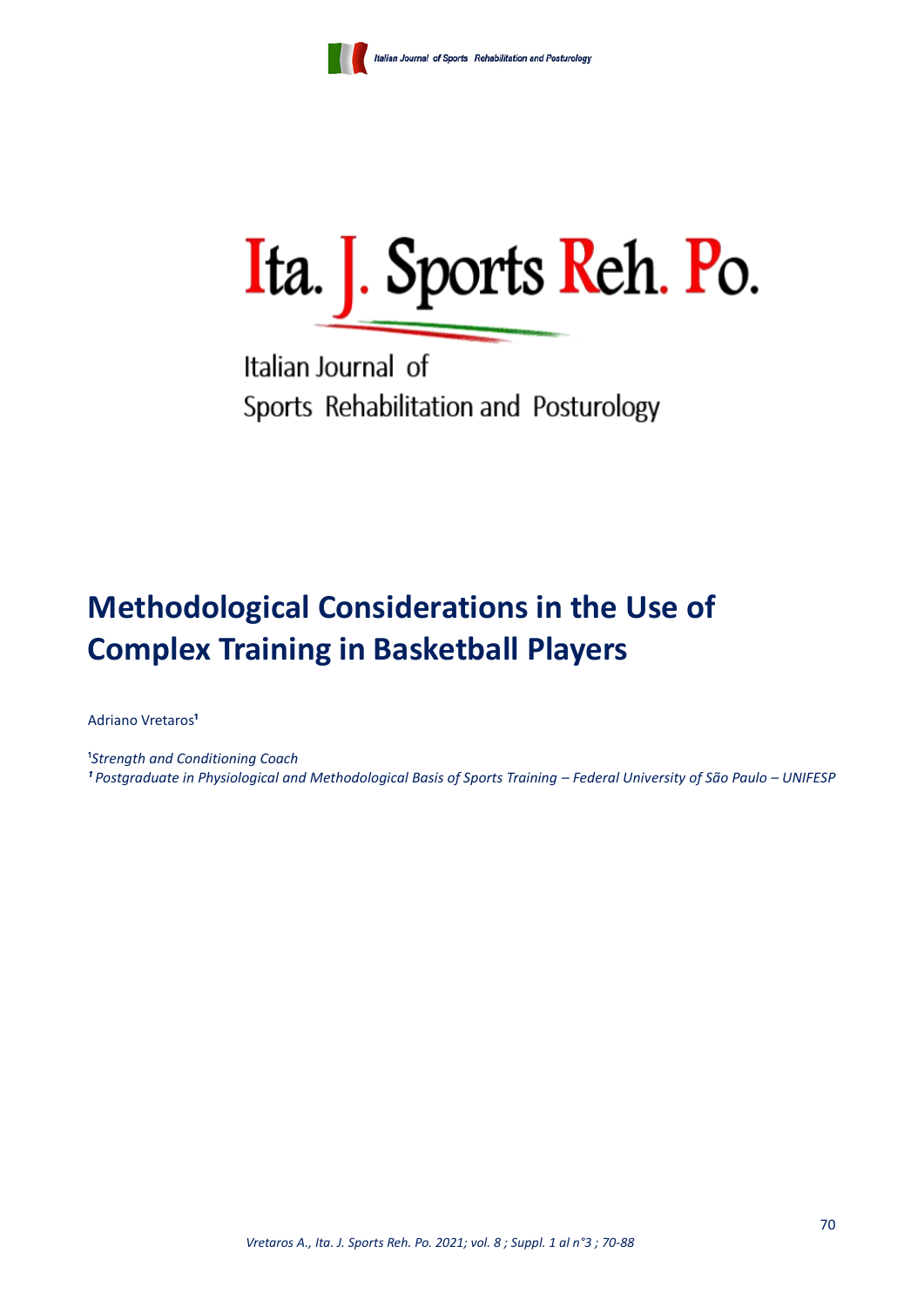## **ABSTRACT**

*This research aims to discuss, through a literature review, the methodological considerations in the use of complex training in basketball players. This investigation was carried out by consulting scientific databases such as PubMed, Google Scholar, Scielo, LILACS and MEDLINE in Portuguese and/or English, dealing with the topic. In total, 34 articles about complex training and complex training in basketball, 02 textbooks and 01 article with scientific research guidelines were included. The complex method is considered an advanced and time efficient strategy, as it employs in a single session two paired exercises with contrasting characteristics of maximal strength and explosive strength. The important neurophysiological theories that underlie the acute and chronic responses in the application of the complex method are post-activation potentiation and post-activation performance enhancement. Contrast loads, blocks of contrast loads, combined loads, and plyometric exercises are four methodological approaches to complex training. However, to achieve performance improvements with the complex method, it is necessary to pay attention to some parameters during exercise prescription, such as: muscle contraction regime, load volume, load intensity, recovery interval, properties of the paired exercise and characteristics of the athlete. The use of periodization to prescribe complex training with other biomotor capabilities can help organize loads. The training of muscular power with the complex method in basketball players is of crucial importance in athletic performance, but lacks research that respects the principle of specificity.*

*Keywords: Basketball, Evoked Potentials, Exercise, Neurophysiology, Training.*



**Citation :** *Adriano Vretaros - Methodological Considerations in the Use of Complex Training in Basketball Players - Ita. J. Sports Reh. Po. 2021; vol. 8 ; Suppl. 1 al n°3 ; 70-88 ; ISSN 2385-1988 [online]; IBSN 007- 11119-55; CGI J OAJI 0.201). Published Online. Open Access (OA) publishing*

**Corrispondence to** *; Prof. Adriano Vretaros* **E-mail:** [avretaros@gmail.com](mailto:avretaros@gmail.com) ; **Telephone:** +55 (11) 94160-7820 ; São Paulo – Brazil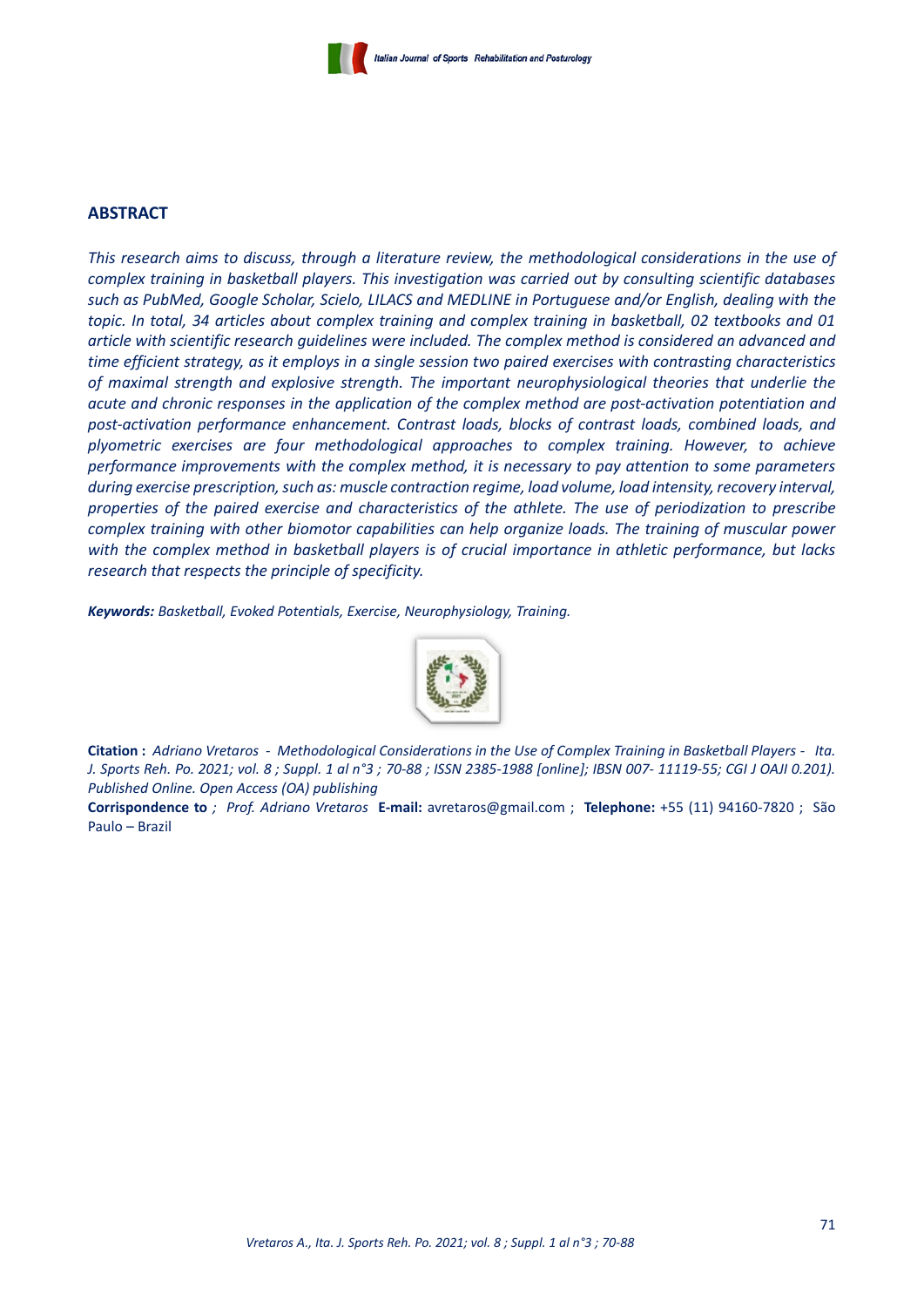

## **INTRODUCTION**

Basketball is an intermittent team sport of anaerobic metabolic predominance (alactic and lactic), in which explosive movements are often used by players, such as: accelerations, decelerations, changes in direction, jumps, rebounds, blocks, among others<sup>1</sup>.

In an analysis of movement in matches, the construction of the structure of these motor actions is dependent on distance, frequency, intensity and duration<sup>2</sup>. These basketball-specific actions require muscular power<sup>3</sup>. Thus, the basketball player's neuromuscular capacity to produce power becomes fundamental for the improvement of his performance and, subsequent sports success<sup>2, 5</sup>.

Muscular power is a manifestation of strength work oriented to basketball players. It is a fundamental biomotor capability to be developed in team sports, as it causes increases in specific motor skills such as vertical jumps, accelerating starts, changes of directions and agility<sup>1, 5, 6</sup>.

The muscular power or also called explosive strength can be explained mathematically in the following equation: Power=Force x Velocity\Time. Based on this equation, it can be stated that the conceptual definition of muscular power would be the result of applying force at high speed (work rate) by dividing the time taken to perform<sup>5,6,7</sup>.

Typically, power training can be addressed in two ways. The first option would be through the use of exclusive loads involving light or moderate resistance, with explosive execution. Another alternative is the combination of high loads at moderate speed with low loads at high speed<sup>6,8</sup>. A relevant aspect when training muscular power is that it is possible to change the so-called rate of force development (RFD). The RFD marks the speed at which an athlete is able to express force. There is a degree of interrelationship between maximum force and RFD $9$ .

The evolution in the muscular power levels of the athletes can be obtained through different methods. Different training methods are constantly being changed, recycled and modified to seek optimal standards of athletic performance<sup>10</sup>.

A central point when discussing methodologies to train muscular power is that this process must be carried out in a planned, systematically methodical, rational and well-organized way. In addition, when selecting the method one must take into account the available time, the objective, the age of the player, the period of the season and the total imposed load<sup>4</sup>.

On this issue, among the most used methods in basketball to enable improvements in muscular power would be the Olympic lifting techniques, ballistic method, complex method and the plyometric method<sup>2,4,5, 11</sup>.

Complex training originated in Russia in the mid-1980s. At the time, the method was presented as an innovation for muscular power training, in which large and small loads were worked together<sup>12</sup>.

Complex training is a method in which the combination of exercises with contrasting loads generates acute and chronic improvements in muscular power. The basic premise of this method is the use of pairs of complex strength exercises. Basically, it consists of a maximal strength exercise followed by an explosive strength exercise that presents biomechanical similarity<sup>10,13,14</sup>.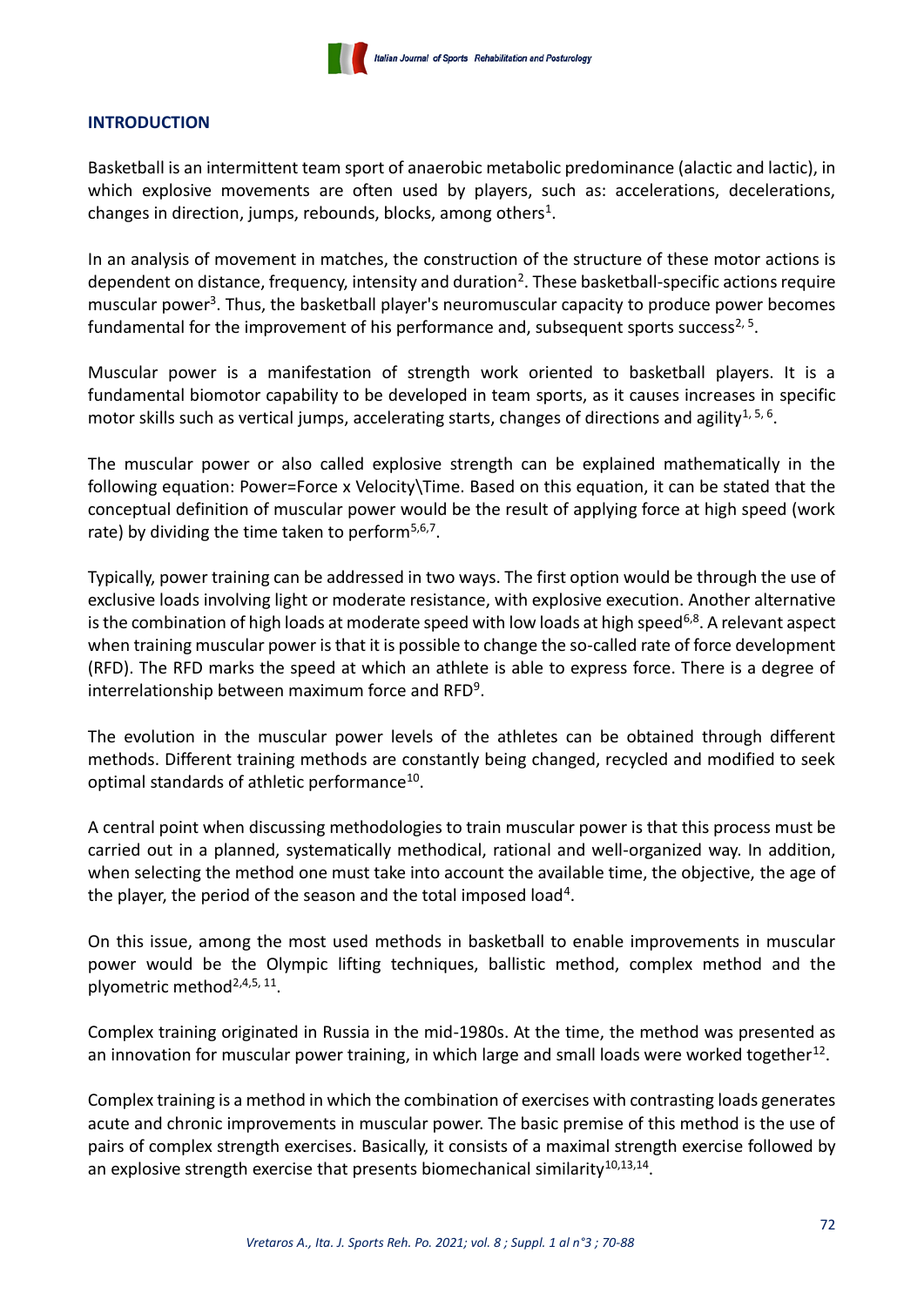It is possible to notice that among the studies that discuss the complex method, it can be found with different interchangeable designations: complex method, contrast method, composite method, combined method, and/or Bulgarian method<sup>1,6;8,15,16</sup>.

This method emerged from the real need to optimize the little time available for the preparation of athletes in the development of biomotor capabilities for the competitive season<sup>16</sup>. From a methodological point of view, complex training is apparently advantageous and time-efficient, as it allows the organization of a maximal strength exercise combined with an explosive strength exercise in the same session $17,18$ .

This method has been shown to be efficient in muscular power gains in both short-term and longterm situations<sup>4</sup>. This training approach causes neuromuscular adaptations in maximum strength and speed, through the combination of exercises that will directly influence the final generation of muscular power<sup>19</sup>.

Despite the complex training being a method widely documented in the literature, there are still doubts among professionals who work in the field, regarding the use of the correct name, the physiological aspects involved and, mainly, the methodological functioning in the implementation in basketball players.

Therefore, the objective of this research is to discuss, through a literature review, the methodological considerations in the use of complex training in basketball players.

# **METHOD**

This research is characterized as a literature review, as it captures ideas from the intellectual bases on the delimited topic, to expand the interpretative analysis. When well conducted, this type of investigation allows the systematic addition and reformulation of the scientific discourse on the object of study<sup>20</sup>.

Five electronic databases such as PubMed, Google Scholar, Scielo, LILACS and MEDLINE were consulted to collect articles in Portuguese and/or English that dealt with the theme of muscular power training, complex training in team sports and complex training involving the basketball. In the Boolean search for words, the following terms were used: "basquetebol + treinamento complexo", "basketball + complex training", "complex training", "complex training + team sports", "postactivation potentiation", "treinamento de potência", "treinamento de potência + basquetebol", "power training + basketball", "complex training + acute effects", "complex training + chronic effects", "treinamento complexo + metodologia", "potência muscular + considerações metodológicas", "plyometric training + basketball", "pliometria + potência", "basquetebol + pliometria", "complex training + meta-analysis", "complex training + systematic review", "treinamento de força + basquetebol", "strength training + basketball", "power training", "power training + methodologies", "potencialização pós-ativação", "post-activation potentiation", "post-activation performance enhancement". The eligibility criteria for inclusion or exclusion of articles were: 1)- reading the title of the article, 2)- reading the abstract of the article, 3)- reading the full text, 4)- article commenting on strength training and muscular power, 5)- article that discussed about complex training, 6)- article that presented the complex training in team sports, 7)- article that related to the complex training in basketball players, 8)-article that discussed methodological considerations of muscular power training.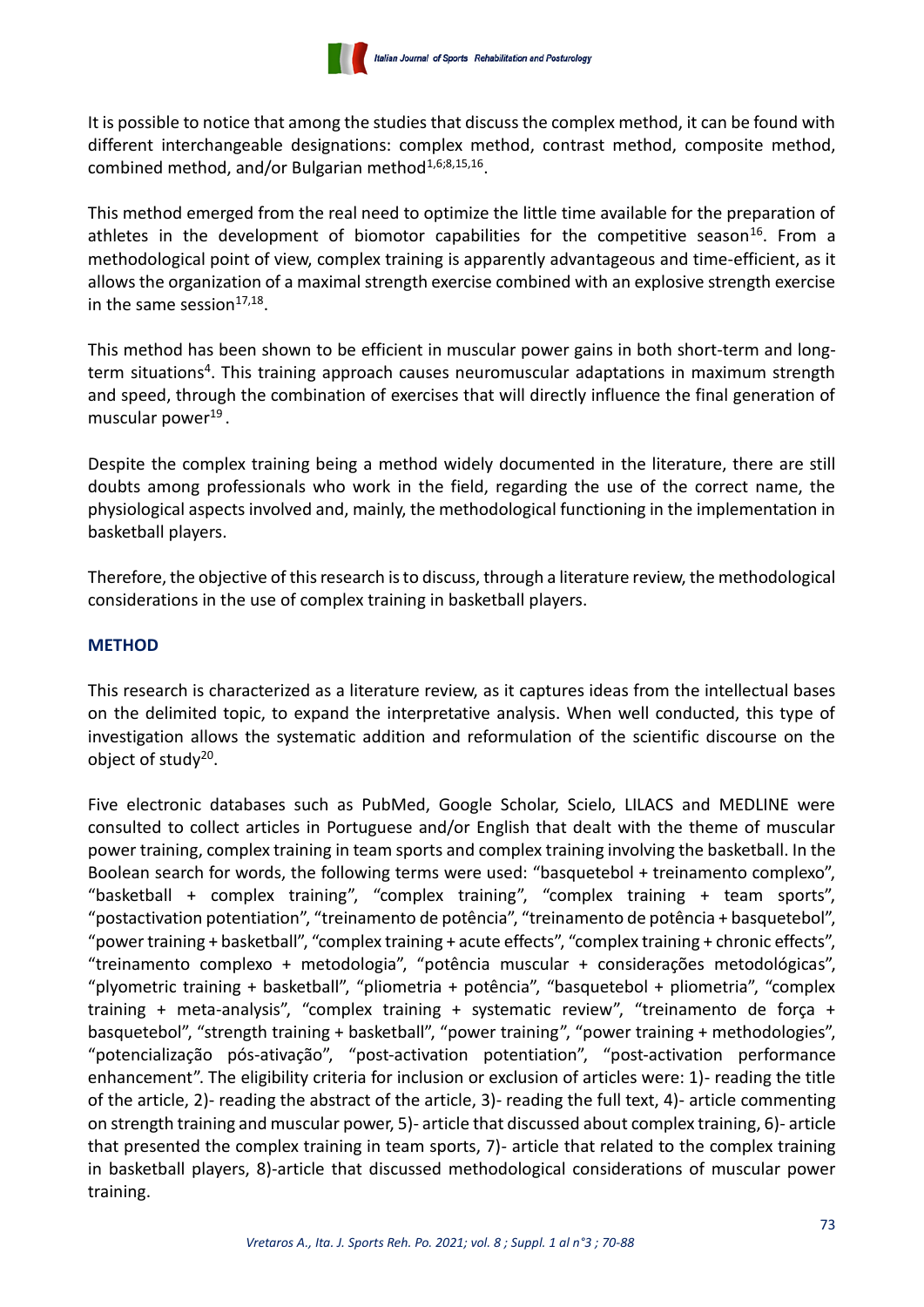In the final wording of the text, after filtering, 34 articles published between the years 2000 to 2022 were included. In addition, 02 textbooks about theory of sports training and strength training were added, and 01 article on guidelines for the methodology of scientific research.

# **NEUROPHYSIOLOGY OF COMPLEX TRAINING**

In the field of neurophysiology, the increased response of voluntary contractile muscle action in a neuromuscular conditioning activity is known as potentiation. Potentiation depends on a neural stimulus from anterior muscle activation. This amplified potentiation response can be observed after neuromuscular conditioning work, reaching a peak in a few seconds and with a gradual decrease in the subsequent minutes. In this context, three potentiation formats emerge: ladder (low-frequency sequential electrical stimuli), post-tetanic potentiation (high-frequency electrical stimulation), and post-activation potentiation (increase in the contractile response by voluntary muscle activation)<sup>7.21</sup>.

That said, two theories support the neurophysiological understanding of complex training. The theory with a mechanistic approach is called post-activation potentiation (PAP) and the theory that encompasses the performance approach is known as post-activation performance enhancement (PAPE)10,12,16,21,22,23 .

The main system of PAP is a deep interaction between neural and muscular factors<sup>7</sup>. PAP generates gains in explosive muscle strength through the use of maximal or submaximal contractions<sup>10,12</sup>. Explosive tasks that require strength and speed can benefit from PAP through the increase in RFD<sup>24</sup>.

Three main mechanisms govern PAP: a)- phosphorylation of myosin regulatory light chains, b)- Hreflex, and c) changes in pennation angle<sup>24,25,31,35</sup>.

The phosphorylation of myosin regulatory light chains is related to the sensitivity of calcium molecules released by the sarcoplasmic reticulum. This allows the calcium response in a muscle contraction to generate an increase in myosin cross-bridge activity. The result of this process would generate faster muscle contraction rates<sup>24, 25,35</sup>.

Regarding the H-reflex, it is linked to pre-and post-synaptic excitatory neural responses. The H-reflex can be verified in the muscular electromyographic activity as a result of an afferent wave that follows a pulse of the nerve bundle. An increase in H-reflex activity indicates a failure of transmission from synaptic junctions, which is superimposed on voluntary muscle activation. This will allow for an increase in electrical impulse strength and greater recruitment of motoneurons during fast fiber contractile activity<sup>24,31</sup>.

Changes in pennation angle can be achieved through strength training. The pennation angle affects the transmission of force to the tendons and bone structure during muscle contractions. After strength training, changes occur in the pennation angle, making it smaller. Thus, a mechanical advantage is achieved in the propagation of force to the tendon unit<sup>24</sup>.

The sum of these three aforementioned mechanisms contribute to the effectiveness of complex training. During muscle contraction in the first contrasting exercise that is performed with maximum strength load (>80% 1RM), motoneuron recruitment is increased. Thus, in the second paired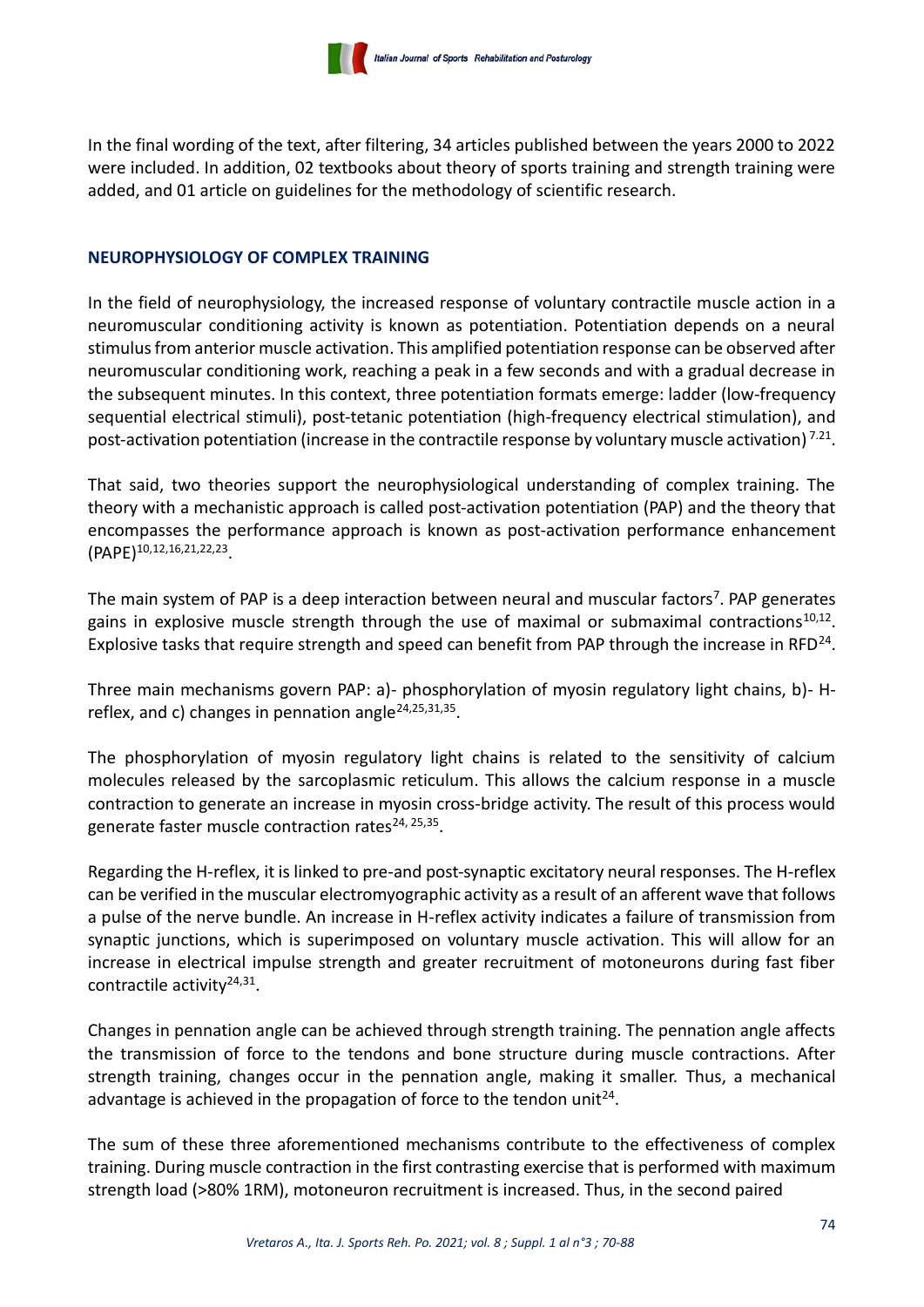

contrasting exercise, the fast-twitch muscle fibers would improve performance in the explosive  $task^{24}$ .

In practice, the effects of PAP in the application of complex training depend on the sensitive balance with the levels of fatigue. In this relationship, the contractile muscle response may be improved, decreased or not changed<sup>24, 26</sup>.

Fatigue can manifest itself by affecting the central components (decreased action of the central nervous system to activate motor units), and peripheral components (neuromuscular and metabolic). In the neuromuscular aspects of fatigue, we have biochemical changes that attenuate the contractile response. In the metabolic fatigue, the increase in local acidosis and accumulation of by-products impair muscle enzyme activity<sup>15</sup>.

The presence of fatigue results from a masking of the final acute responses of complex training<sup>14</sup>. If, after the performance of the maximum strength load, the recovery interval is too short, fatigue will be high, with an inhibition in the PAP, and the desired effects in the conjugated exercise are not achieved. In contrast, if the interval between contrasting exercises is too long, the desired physiological effects are lost<sup>10,14</sup>.

The PAPE theory emerged in the scientific literature more recently in 2017 with the aim of explaining a physiological phenomenon that would be temporally associated with PAP. This term refers to increases in strength or performance levels in exercises, after being evoked by previous muscle activity that has stimulated PAP<sup>21</sup>. PAPE is a residual effect of PAP, where a window of opportunity for a delayed potentiation effect occurs<sup>27</sup>.

This means that while the effects of PAP are initially high and can last for up to a few minutes after complex training, in the PAPE situation we have effects that are not very intense, but that temporally persist for a longer period<sup>21</sup>. The force-velocity profile is a method used to evaluate performance in explosive tasks. In complex training, PAPE can positively change the athlete's force-velocity relationship<sup>27</sup>.

This PAPE phenomenon is achieved by the increase in muscle temperature, water content in the muscle fiber, and by neuromuscular activation. When the temperature of the muscle is raised, its functionality can be improvised, as the viscoelastic muscular and joint resistance is reduced, facilitating the transmission of the nerve impulse. The increase in blood flow and myofibrillar water content affect collagen connective tissues, increasing stiffness, which would increase fiber strength and its respective shortening speed. Neuromuscular activation by voluntary muscle contraction has positive effects on spinal excitability, promoting long-term (~20 minutes or more) facilitatory neural adaptations such as elevation in RFD and maximal strength production $21,23$ .

So, when prescribing complex training programs it is likely to come across two physiological phenomena (PAP and PAPE). PAP with a more acute presence, with its effects on performance that can last up to approximately 10 minutes. On the other hand, PAPE is evidenced as a residual phenomenon of PAP, with medium and long duration temporality effects (~20 minutes or more)<sup>21,23</sup>.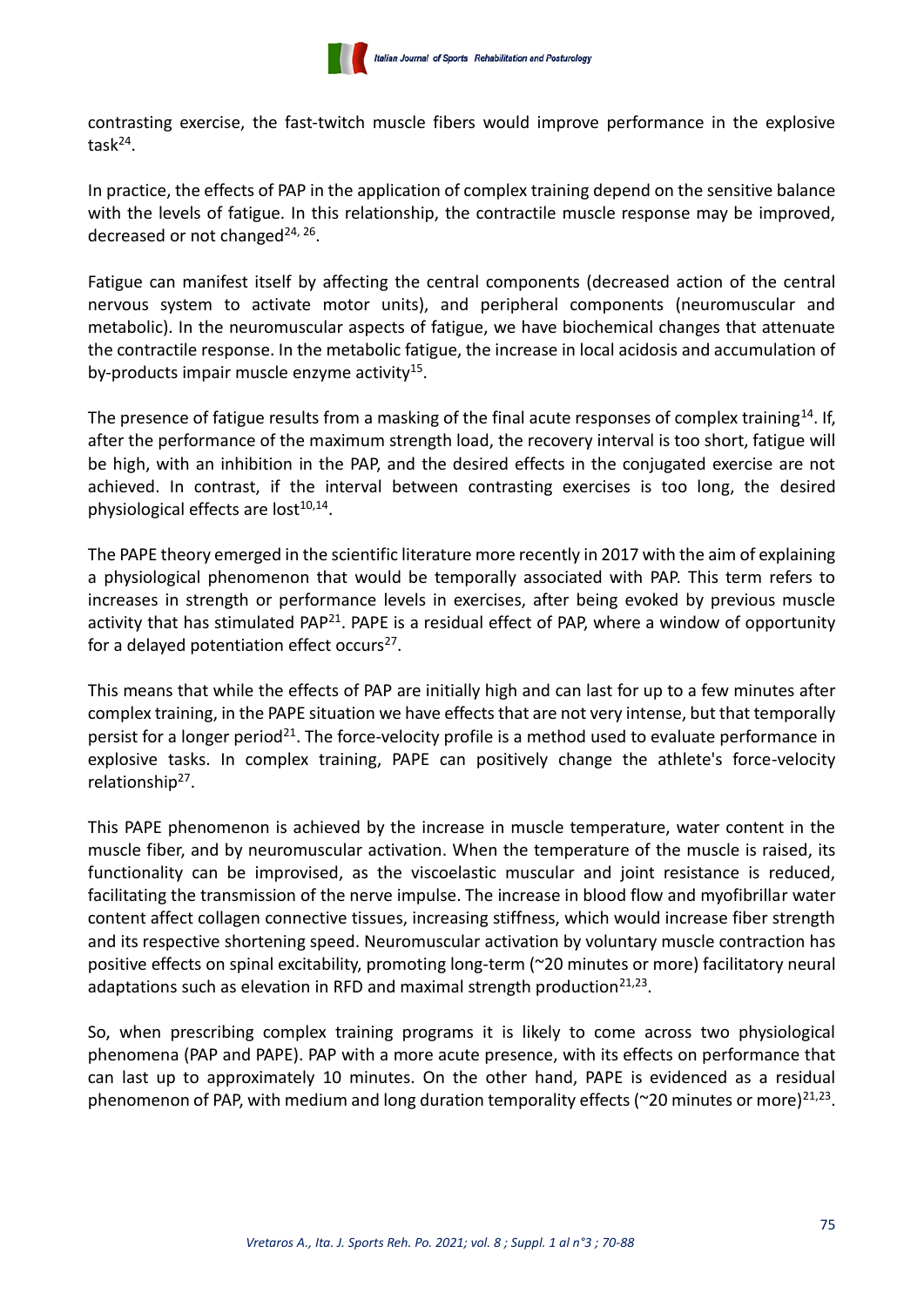**Table 01.** *Main differences and similarities between post-activation potentiation (PAP) and post-activation performance enhancement (PAPE) (Adapted from Tillin & Bishop, 2009; Blazevich & Babault, 2019; Prieske et al, 2020)*

| <b>VARIABLES</b>                                | <b>PAP</b><br>(mechanistic approach)                                                                             | <b>PAPE</b><br>(performance approach)                                                 |
|-------------------------------------------------|------------------------------------------------------------------------------------------------------------------|---------------------------------------------------------------------------------------|
| <b>Potentiation Factors</b>                     | Phosphorylation of<br>myosin regulatory light<br>chains,<br>H-reflex, and changes in<br>pennation angle          | Muscle temperature,<br>myofibrillar water<br>content, and<br>neuromuscular activation |
| Inhibition Factors                              | Fatigue                                                                                                          | Fatigue                                                                               |
| Neuromuscular<br><b>Conditioning Activities</b> | Isometric, dynamic, high<br>intensity                                                                            | Isometric, dynamic, high<br>intensity                                                 |
| <b>Benefits</b>                                 | Increase in muscle<br>contraction force, RFD<br>and torque production                                            | Elevation in maximum<br>strength and explosive<br>tasks                               |
| <b>Temporal Profile</b>                         | Short term                                                                                                       | Medium and long term                                                                  |
| <b>Duration Time</b>                            | Immediate increase after<br>maximal voluntary<br>muscle contraction with<br>gradual decline after ~10<br>minutes | Residual PAP effect with<br>gradual decline after $\approx$ 20<br>minutes             |

# **METHODOLOGICAL CONSIDERATIONS IN COMPLEX TRAINING**

The literature about theory of sports training usually directs the attention of muscular power programs in a global way. The specificity factor in the construction of methodologies for the development of muscular power oriented to a certain sport appears to be scarce<sup>28,29,30</sup>. When searching the scientific texts, what one finds are articles seeking to interpret the physiological or performance responses to interventions with general methodological characteristics.

The most relevant methodological aspect in muscular power training with the complex method is the optimization of time, as it can perform two exercises with contrasting characteristics in a single training session<sup>17,18</sup>.

Regarding the use of terminology to designate complex training, the literature covers five commonly used terms: complex method, contrast method, composite method, combined method, and/or Bulgarian method<sup>1,6;8,15,16</sup>. These terms can be considered as interchangeable, because their characteristics are very similar, despite the different designation.

A distinction between the complex Russian and Bulgarian method deserves to be highlighted. In the Russian complex method, the combination of paired exercises would involve maximal strength and explosive strength. On the other hand, in the Bulgarian complex method, this combination would occur between an explosive strength exercise and a speed exercise<sup>16</sup>.

When prescribing complex training, six variables must be correctly managed: muscle contraction regimen, load volume, load intensity, recovery interval, properties of the second paired exercise, and individual characteristics of the athlete<sup>7,23,24</sup>.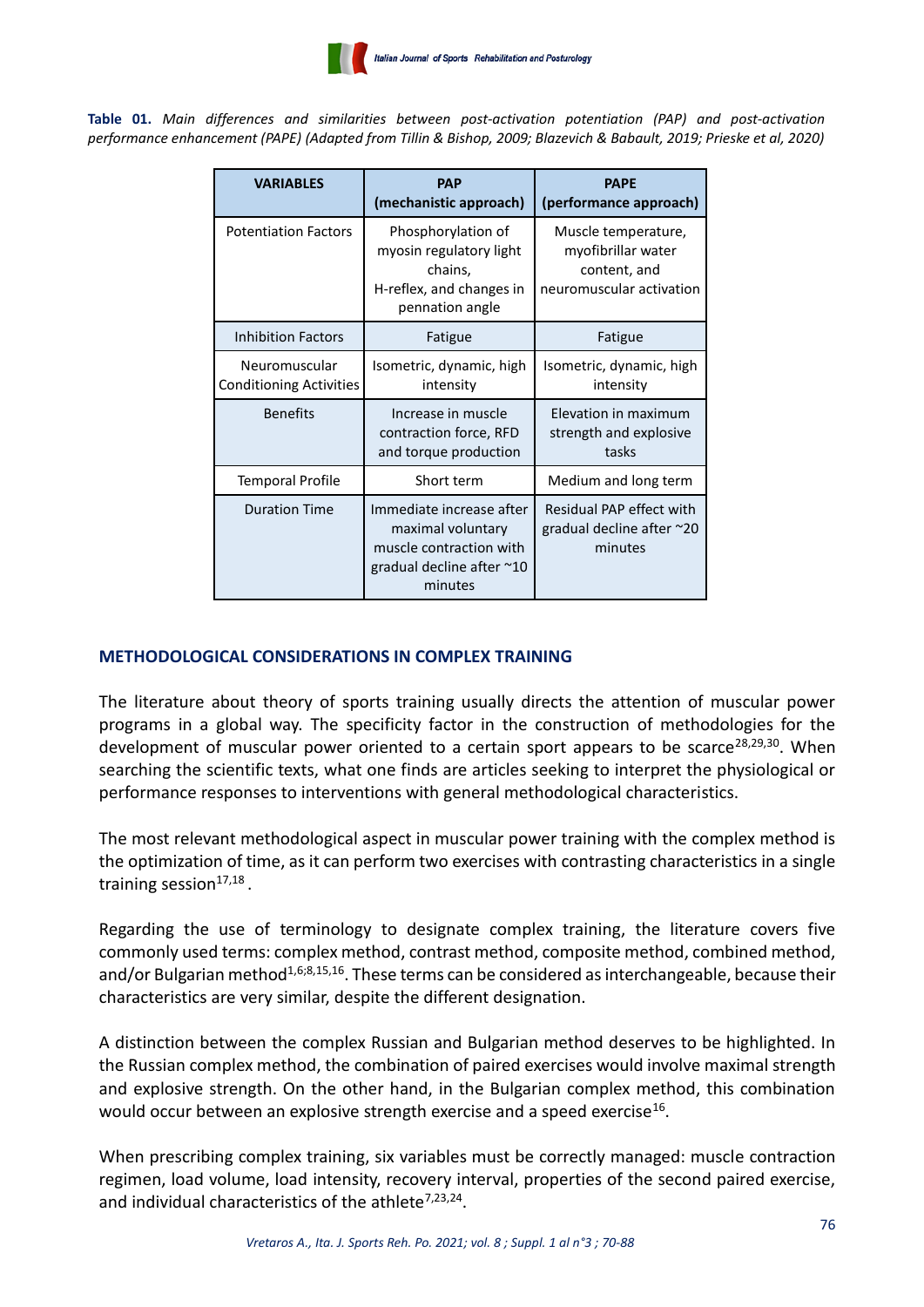

The two muscle contraction regimens in complex training exercises would be isometric and dynamic (concentric/eccentric). Both muscle regimens induce PAP activation. However, isometric contraction seems to denote superiority when compared to dynamic contraction, as the isometric regime activates a high number of motor units. The muscle contraction regimen has a direct association with fatigue. In the dynamic regime, PAP induces central fatigue and the predominant mechanism is peripheral. On the other hand, in the isometric regime, PAP induces peripheral fatigue and the predominant mechanism is central<sup>24</sup>.

The load volume is related to the number of sets, repetitions and time under muscular tension of the contractile activity. Smaller volumes of load make the PAP stand out in relation to fatigue<sup>24</sup>.

In terms of load intensity, it is understood that muscle contractions at maximum or submaximal intensities would be more suitable to activate PAP. Load thresholds for the first exercise paired with maximum strength characteristics would be above 80% of one repetition maximum (1RM)<sup>24</sup>.

Regarding the adequate recovery interval between the applied stimuli, there is no consensus in the literature. This period usually varies a lot in research, ranging from 15 seconds to 18.5 minutes<sup>7</sup>. On this issue, one study suggests an ideal time between 3 to 10 minutes<sup>31</sup>. Perhaps an efficient strategy in relation to the time interval can be achieved by classifying athletes based on relative strength levels. Players with high relative strength dissipate fatigue more quickly, so breaks can be shorter. However, in players with low levels of relative strength, intervals should be moderate or prolonged so that fatigue does not negatively interfere with final performance<sup>6</sup>.

In the properties of the second conjugated exercise, it is possible to employ a variety of muscular regimes: dynamic, isometric, explosive and ballistic. However, PAP tends to be more effective in tasks with explosive and ballistic exercises<sup>24</sup>. An important aspect in the use of these conjugate exercises is that the explosive strength exercise that pairs with the maximal strength exercise in complex training needs to be anatomically congruent, biomechanically similar, and that activate the same muscle groups, so that neuromuscular benefits are obtained<sup>12,14.32</sup>.

The individual characteristics of athletes that can interfere with PAP during complex training would be muscle strength (the higher the relative strength levels, the better the ability to evoke PAP), the predominant muscle fiber type (fast twitch fibers generate higher PAP), training status (the higher the neuromuscular conditioning, the better the resistance to fatigue), and strength-to-power ratio (athletes with a lower strength-to-power ratio benefit more from PAP)<sup>14,24,33</sup>.

The possibilities for pedagogical variations in complex training are limited to four protocols, arranged as follows: contrast loads, block of contrast loads, combined loads and plyometric exercises<sup>8,16</sup>.

In contrast loads, we have the most commonly applied approach. In each paired exercise, a series is performed and then the same pairs of exercises are repeated with a series of each exercise (figure 01)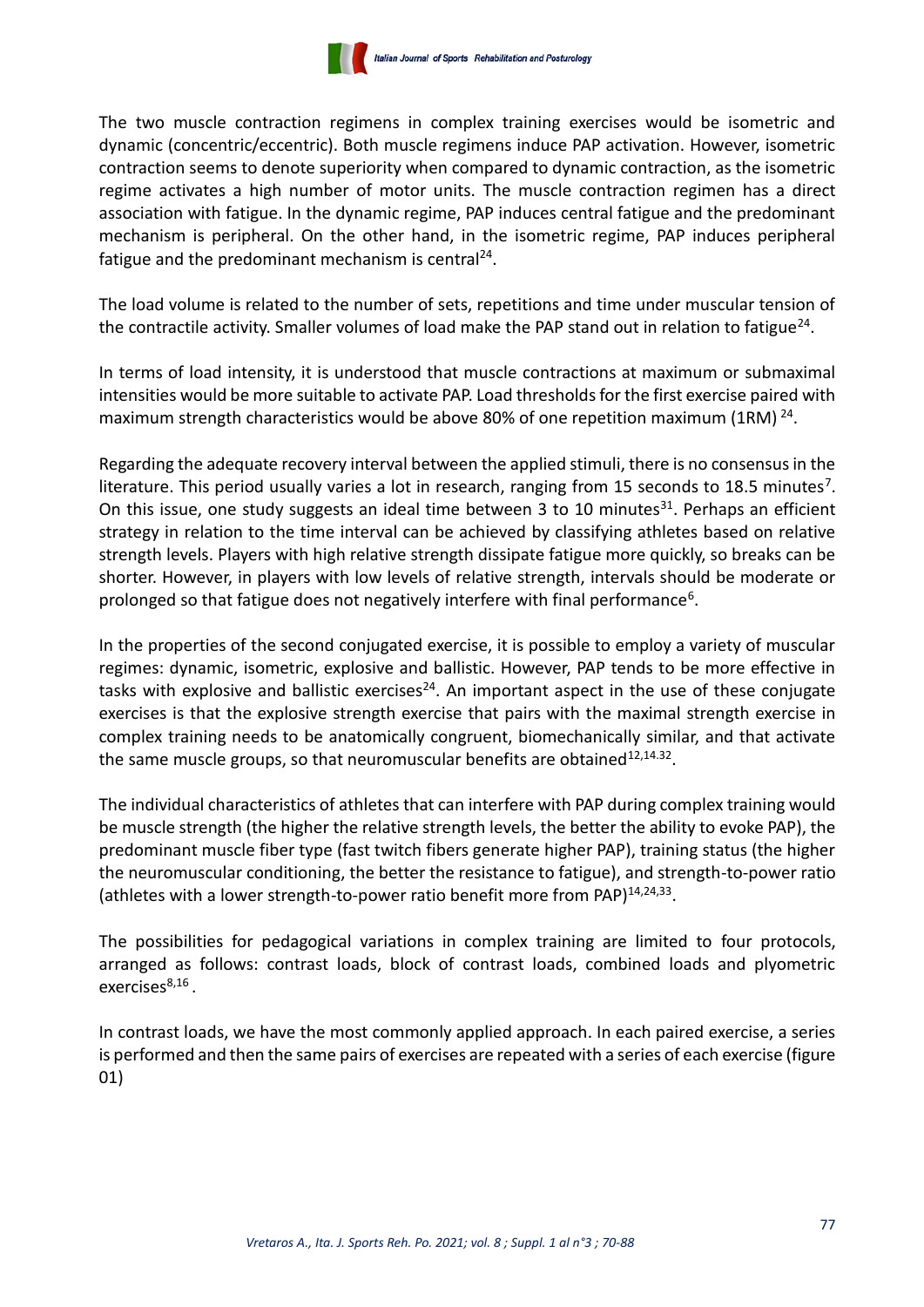

*Figure 01. Example of complex training with contrast loads*



In the block of contrast loads, we work in clusters. All sets of the first paired exercise are performed, followed by all sets of the second paired exercise (figure 02).



 **Figure 02.** Example of complex training with block of contrast load

In the protocol of combined loads, there are alternations of muscular regimes between blocks. It is possible to perform an initial block by combining the first paired exercise in a muscle contraction regimen (isometric or dynamic), followed by the second paired exercise using either a maximal strength or plyometric load. In the second block, the first exercise uses a dynamic load of maximum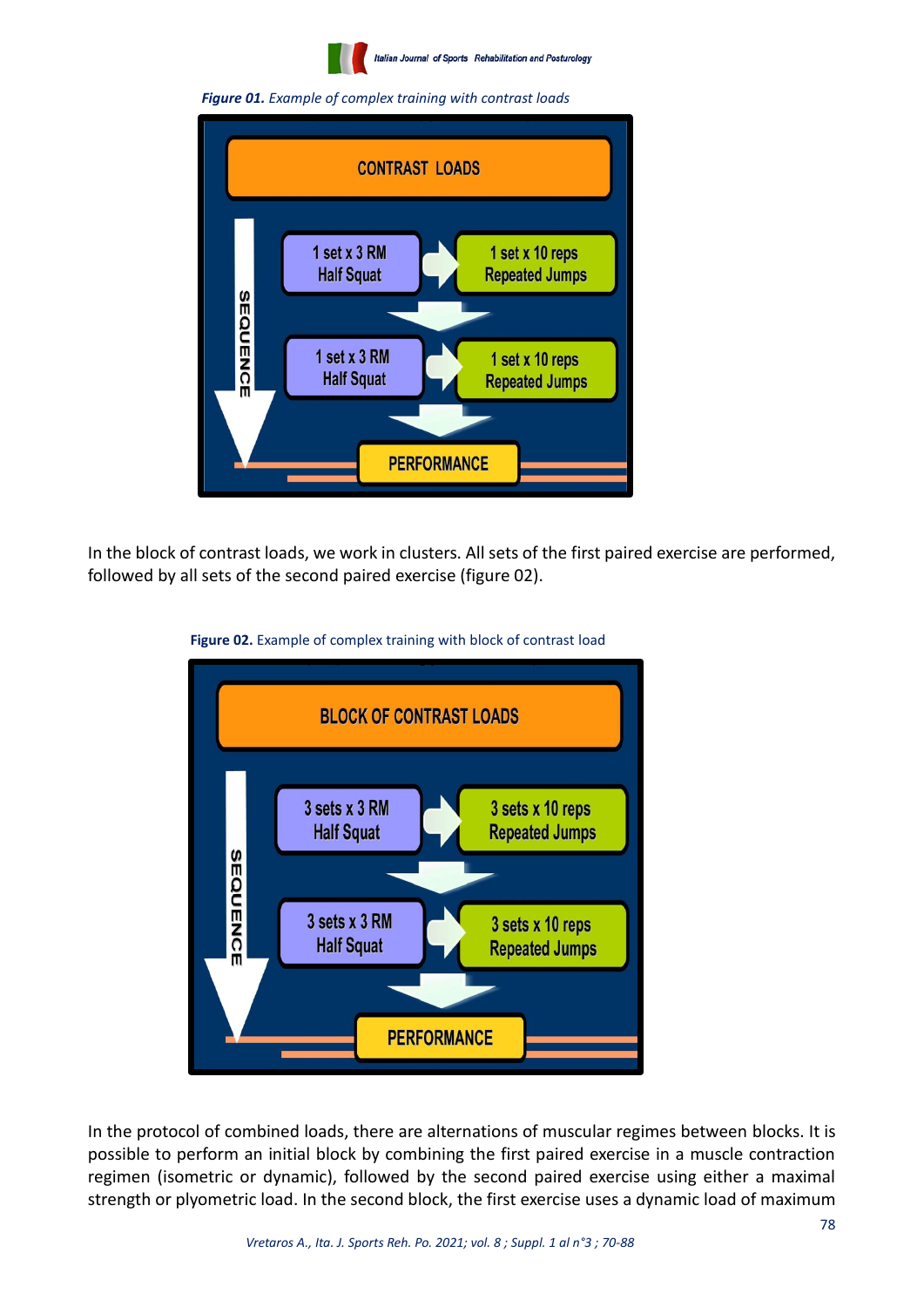|  |  |  |  | Italian Journal of Sports Rehabilitation and Posturology |
|--|--|--|--|----------------------------------------------------------|
|--|--|--|--|----------------------------------------------------------|

strength, followed by the second paired exercise performing a plyometric or ballistic exercise (figure 03)

**Figure 03.** *Example of complex training with combined loads*



In the plyometric exercise protocol, the use of explosive exercises predominates. There is the possibility of using the first paired plyometric exercise in the initial block, followed by the second agility exercise. In the second block, the first exercise is plyometric and the second exercise involves speed (figure 04).



## **Figure 04.** Example of complex training with plyometric exercises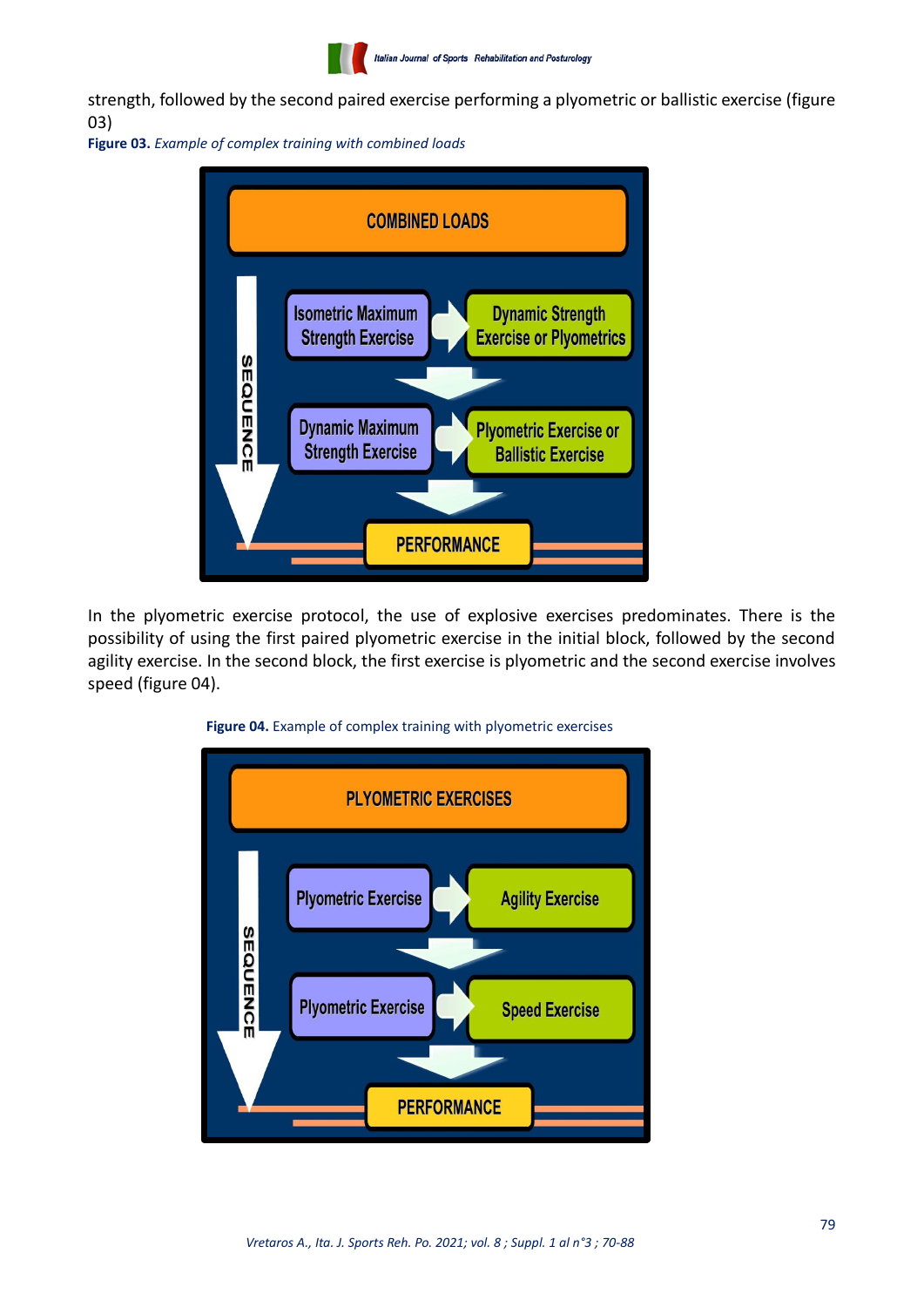An important aspect is that complex training in basketball players needs to be stimulated in the lower and upper limbs. The lower limbs are responsible for locomotion and jumping movements, such as tasks involving sprints, changes in direction, vertical and horizontal jumps. In contrast, the upper limbs need muscular power to execute passes faster, attack and push opponents<sup>1,5, 6,13</sup>.

There must be a rational planning in the distribution of training loads throughout the season, when designing power training programs with the complex method, so that not only muscular power is improved, but also other essential biomotor capabilities for basketball. In this sense, selecting one of the various periodization models can contribute to the organization of the training process<sup>5,34</sup>.

In the structuring of muscular power programs aimed at basketball players, complex training gains additional prominence. By using contrasting paired exercises (maximum strength and explosive strength) it manages to optimize time and generate efficiency in the search for athletic performance 17,18 .

# **STUDIES ABOUT THE COMPLEX METHOD IN BASKETBALL**

Complex training is an advanced muscular power improvement strategy that can be used in formative and/or professional basketball players<sup>18,19,23,26</sup>.

In a survey conducted in the NBA (National Basketball Association), it was evidenced that 60% of the league's physical trainers interviewed have the habit of employing complex training in their players<sup>11</sup> . This fact denotes the importance of understanding the methodological aspects of complex training in basketball players, so that professionals who work in the field can optimize athletic performance.

In this sense, ten relevant studies (table 02) addressing complex training in formative and professional basketball players were gathered for an elucidative discussion<sup>1,3,10,12,13,18,19,26,30,35</sup>.

Initially, it is noted that 40.0% of the researches involve formative basketball players and another 60.0% of the studies include competitive athletes from the professional, semi-professional and university categories<sup>1,3,10,12,13,18,19,26,30,35</sup>. These observations reinforce the idea that complex training is a safe method that can be employed in a wide spectrum of age groups, from pre-pubescent players<sup>1</sup> to professional basketball players<sup>26</sup>.

Regarding the gender of basketball players, 50.0% were performed with male athletes, 10.0% with female players, 10.0% with athletes of both sexes, and 30.0% without identification of gender. It appears that there are few researches verifying the effects of complex training only in female basketball players.

Of these studies, 70.0% analyzed complex training in basketball players through chronic interventions, lasting between six to ten weeks $^{1,3,10,12,18,19,30}$ . Only 30.0% studies describe the acute effects of complex training 13,26,35.

Regarding the complex training protocol, 60.0% of the studies used paired maximal strength exercises with plyometric exercises<sup>1,10,12,18,19,30</sup>. The other protocols used included maximal strength exercise and ballistic exercise (10.0%), maximal strength exercise and optimal load (10.0%) and only maximal strength exercise (20.0%)3,13,26,35. It is clear that investigations have preferred to implement lines of protocols with paired maximal strength exercises with plyometrics, following the complex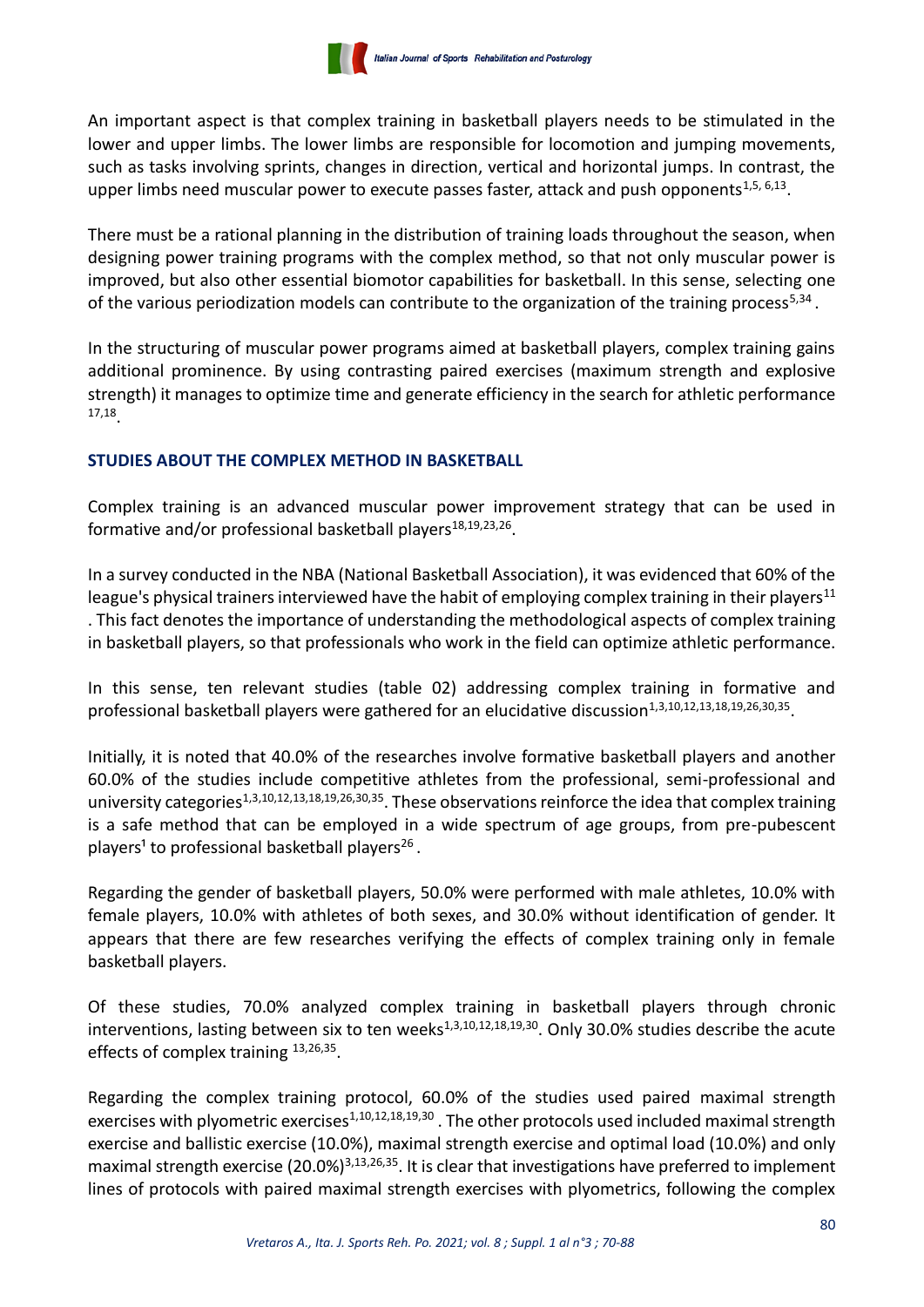

Russian method.

In research, the loads of maximum strength exercises ranged from a minimum of 50% to 100% of 1RM. There was an intervention with maximal strength exercise in the isometric contraction regime, whose time protocol under muscle tension ranged from 40 to 70 seconds<sup>1</sup>. This large variation in maximum strength loads (50% to 100% of 1RM) is contrary to what some studies advocate, which suggest loads with intensities greater than 80% of 1RM to activate PAP $6,7,10,24$ . In this item, it seems that maximum strength loads greater than 85% of 1RM would not be suitable for team sports, as they cause fatigue and can negatively interfere with PAP<sup>3</sup>. Another aspect is that although most studies have preferred to use the maximum dynamic strength regime, the literature emphasizes that the maximum isometric contraction regime is superior to the dynamic regime, as it manages to activate more motor units<sup>24</sup>.

In 60.0% of the studies the loads of the second paired exercise were predominantly with plyometric characteristics  $1, 10, 12, 18, 19, 30$ . Furthermore, there were protocols using exercises manipulating maximum strength  $(20.0\%)^{26,35}$ , optimal load  $(10.0\%)^{3}$  and ballistics  $(10.0\%)^{13}$ . It is usually recommended in publications that the second paired exercise in complex training has a profile more oriented towards light loads performed at high speed and that respects biomechanical similarity<sup>10,15,16,17,18,23</sup>.

Complex training in basketball players was evaluated in the lower limbs in 60.0% of the studies<sup>1,10,12,19,26,35</sup>, in the upper limbs in 20.0% of the studies<sup>13,30</sup> and, in both situations in 20.0% of the investigations<sup>3,18</sup>. As basketball is a sport that requires specific motor skills from the players of the upper limbs (throwing, passing, dribbling) and lower limbs (vertical jumps, horizontal jumps, accelerations, decelerations, changes of direction) there should be more research encompassing studies on the effects of complex training in both the upper and lower limbs.

The interval between sets of complex exercises in the research showed variations, between the minimum value of 2 minutes and the maximum value of 8 minutes. This range of interval between paired exercises corroborates a study that suggests a recovery period between 3 to 10 minutes $^{31}$ . Also, it is important to remember that with the adoption of very long intervals, the physiological effects of PAP may dissipate<sup>10,14</sup>.

In the ten publications, to analyze the effects caused by complex training, 33.3% involved muscular power tests, 6.6% ballistic tests, 13.3% speed tests, 13.3% agility tests, 6.6% dynamic maximum strength tests, 6.6% isometric maximum strength tests, 6.6% tests for RFD, 6.6% joint angular velocity tests, and 6.6% evaluated morphofunctional characteristics of the musculotendinous structure<sup>1,3,10,12,13,18,19,26,30,35</sup>. Such tests are related to the specific activities performed by basketball players in matches involving the use of upper and lower limbs.

In the research results, 88.8% of the publications investigated on complex training in basketball players managed to generate significant benefits that ranged from trivial to large, in the performance variables and morphofunctional adaptations that were analyzed. Only 22.2% of the studies did not demonstrate positive effects on athletes' performance. One of the complex training interventions did not show maximum strength gains in the upper limbs, due to stimuli considered weak<sup>3</sup>. The second study that did not demonstrate improvements in muscular power performance was due to low levels of relative strength in the lower limbs of female basketball players<sup>35</sup>.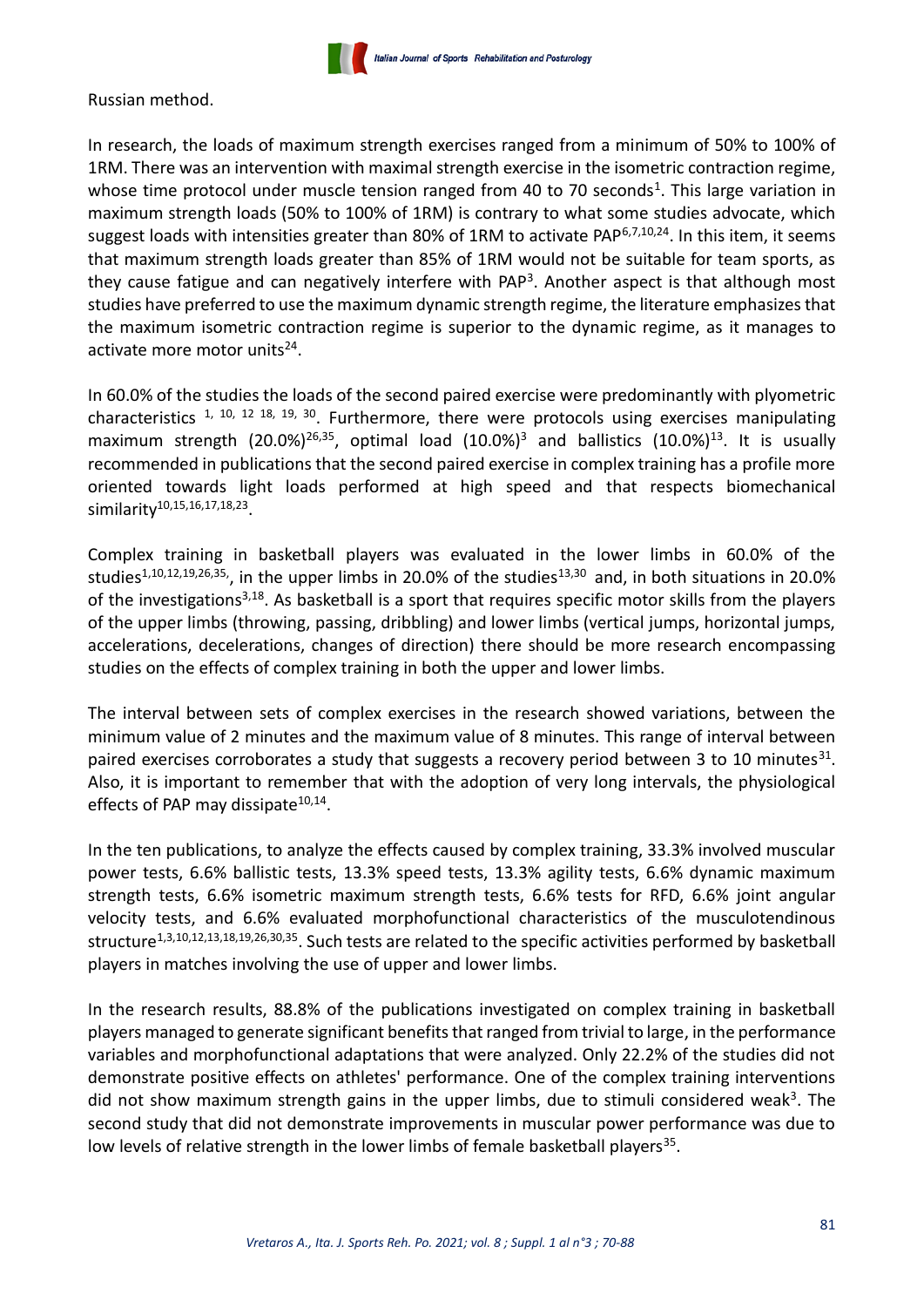

#### **Table 02.** Summary of studies involving complex training in basketball players

| <b>Study</b>                     | <b>Sample</b>                                                                    | Intervention<br><b>Period</b> | Protocol                                                    | Load                                                                         | <b>Measured</b><br><b>Variables</b>                                                              | <b>Result</b>                                                                                           |
|----------------------------------|----------------------------------------------------------------------------------|-------------------------------|-------------------------------------------------------------|------------------------------------------------------------------------------|--------------------------------------------------------------------------------------------------|---------------------------------------------------------------------------------------------------------|
| Santos &<br>Janeira (2008)       | n=25 male<br>young<br>basketball<br>players                                      | 10 weeks<br>$-2$ days         | DMS + PLYO                                                  | DMS (2-3 sets<br>of 10-12 RM)<br>and<br>PLYO (2-3 sets<br>$-10-15$ reps)     | Squat Jump, CMJ,<br>Abalakov Jump, DJ,<br>and Medicine Ball<br>Throw                             | 个 Squat Jump,<br>CMJ, Abalakov<br>Jump, DJ, and<br><b>Medicine Ball</b><br>Throw                        |
| Matthews et al<br>(2009)         | $n=12$ male<br>competitive<br>athletes                                           | 01 training session           | DMS and<br><b>MBT</b>                                       | DMS (5 reps $-$<br>85% 1RM) and<br>MBT (5 reps -<br>$2.3$ Kg)                | Chest pass flight<br>time                                                                        | $\downarrow$ Flight time in the<br>MS group                                                             |
| Javorac (2012)                   | n=20 young<br>basketball<br>players                                              | 10 weeks<br>- 2 days          | DMS + PLYO                                                  | DMS (4 sets of<br>$6-8$ reps $-$<br>50%-80% 1<br>RM) and<br>PLYO (10 reps)   | Sargent Jump,<br><b>Standing Triple</b><br>Jump, and Standing<br>Jump                            | 个 Sargent Jump,<br><b>Standing Triple</b><br>Jump, and Standing<br>Jump                                 |
| Roden et al<br>(2014)            | n=20 college<br>basketball<br>players                                            | 6 weeks<br>$-2$ days          | DMS + PLYO                                                  | HI (80-85%<br>1RM Half<br>Squat) versus<br>HR (60-70%<br>1RM Half<br>Squat)  | Vertical Jump                                                                                    | 个 Vertical jump in<br>the HI group                                                                      |
| Sygulla &<br>Fountaine<br>(2014) | n=29 female<br>college<br>basketball,<br>softball, and<br>volleyball<br>athletes | 01 training session           | <b>DMS</b>                                                  | DMS (1 sets of<br>3 reps - 90%<br>1RM)                                       | SSJ, and mechanical<br>power                                                                     | $\leftrightarrow$ SSJ, and<br>mechanical power                                                          |
| Román et al<br>(2017)            | n=58 pre-<br>pubescent<br>basketball<br>players<br>(both sexes)                  | 10 weeks<br>$-2$ days         | IMS + PLYO                                                  | IMS (Isometric<br>Half Squat-<br>$40s-70s$ ) +<br>PLIO (50-130<br>jumps)     | SJ, CMJ, SSC, DJ-<br>20cm, DJ-40cm, SLJ,<br>25-m sprint, and T-<br><b>Test</b>                   | ↑ SJ, CMJ, SSC, DJ-<br>20cm, DJ-40cm, SLJ,<br>and $\sqrt{25}$ -m sprint,<br>T-Test                      |
| Freitas et al<br>(2018)          | $n=18$ male<br>semi-<br>professional<br>basketball<br>players                    | 6 weeks<br>$-2$ days          | $MCT + OUT$                                                 | MCT (80%<br>1RM) and<br>OLT (optimal<br>load)                                | 1RM Half Squat,<br>1RM Bench Press,<br>1RM Hip Thrust,<br>CMJ, HJ, 10-m sprint,<br>and<br>T-Test | 个 1RM Half Squat,<br>1RM Hip Thrust,<br>and<br>$\downarrow$ 10-m sprint, T-<br>Test<br>in the OLT group |
| Hasan et al<br>(2018)            | n=30 male<br>college<br>basketball<br>players                                    | 6 weeks<br>$-2$ days          | DMS + PLYO<br>versus<br><b>DMS</b><br>versus<br><b>PLYO</b> | DMS (4 sets of<br>40-100% 1RM)<br>and<br>PLYO (3-4 sets<br>of 6-8 reps)      | Angular velocity of<br>shoulder internal<br>rotation                                             | ↑ Angular velocity<br>of shoulder internal<br>rotation in DMS +<br>PLYO group                           |
| Poźarowszczyk<br>et al (2018)    | $n=12$ male<br>professional<br>basketball<br>players                             | 01 training session           | <b>DMS</b>                                                  | DMS (60,<br>70,80, 90 and<br>100% 1RM)                                       | Stiffness, thickness<br>and elasticity of the<br>Achilles tendon                                 | $\uparrow$ stiffness and $\downarrow$<br>elasticity and<br>thickness of the<br>Achilles tendon          |
| Kukrić et al<br>(2019)           | n=20 young<br>basketball<br>players                                              | 10 weeks<br>$-2$ days         | DMS + PLYO                                                  | DMS (4 sets of<br>4-6 reps - 80%<br>1RM) and PLIO<br>(4 sets of 10)<br>reps) | SST, MIF, and RFD                                                                                | 个 SST, MIF, and<br><b>RFD</b>                                                                           |

[DMS= dynamic maximum strength exercise**,** PLYO= plyometric exercise, MBT= medicine ball throw, CMJ= countermovement jump, DJ= drop jump, HI= high intensity, HR=high repetition, SSC= stretch-shortening cycle, SLJ= standing long jump, MCT= modified complex training, OLT= optimal load, HJ= horizontal jump, SST= semi-squat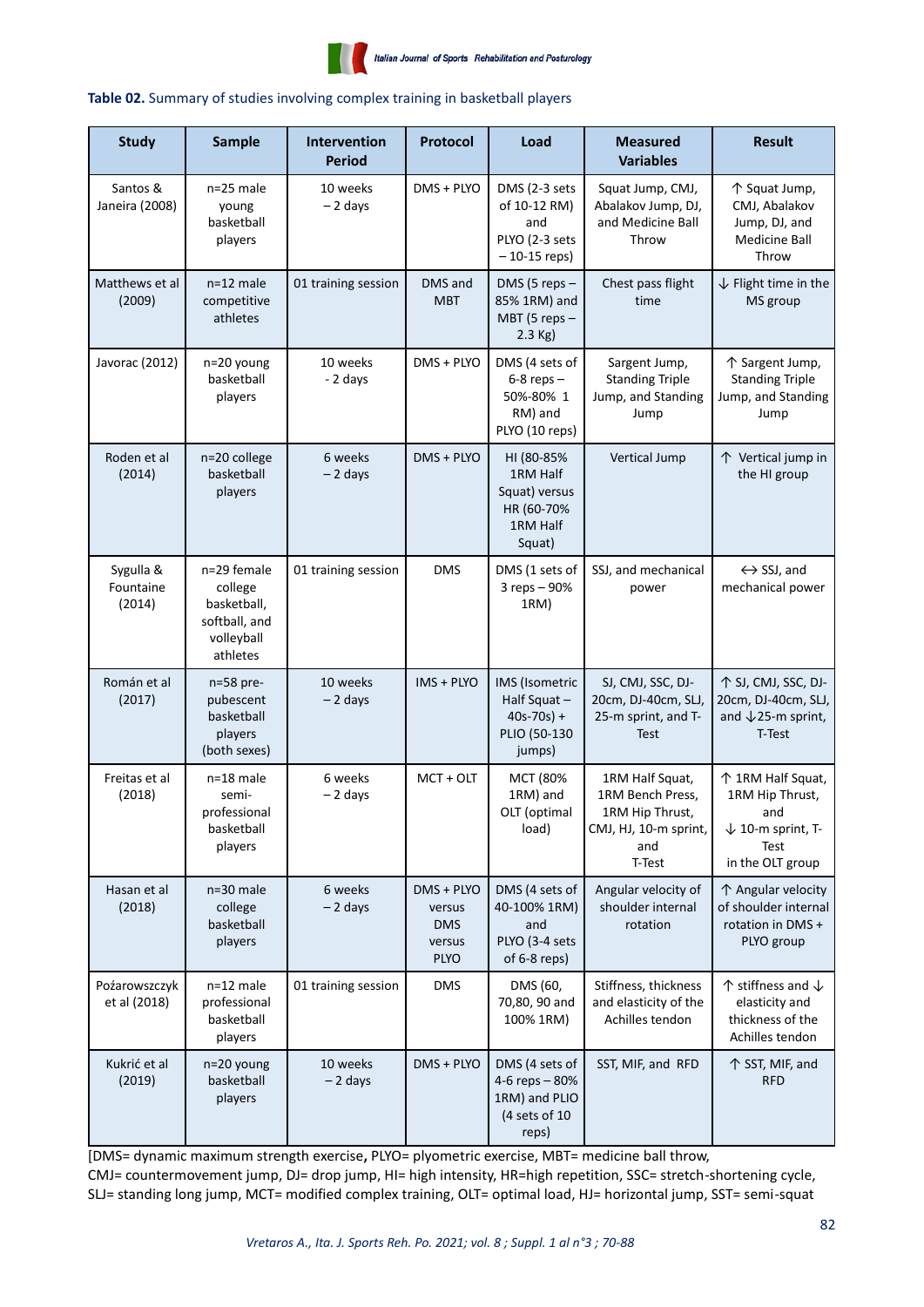

test, SSJ= static squat jump, IMS= isometric maximum strength exercise, RFD= rate of force development, MIF= maximum isometric muscle force,  $\uparrow$  = elevation,  $\downarrow$  = reduction,  $\leftrightarrow$  =no change]

# **DISCUSSION**

Complex training is a strength method to improve muscular power that can be used in different categories of basketball players: professionals, semi-professionals, university students and formative ones1,3,10,12,13,18,19,23,26,35 .

However, additional precautions must be taken when using complex training on basketball players who are in the process of body growth and development. A correct way to avoid negative adaptations or increased risk of injuries in this young population would be to respect the sensitive periods for strength development and incorporate gradual progressions in the loads. For example, muscular power training performed with natural body weight movements and/or maximal strength exercise with isometric characteristics $1,4,5$ .

In the case of professional basketball players, there must be a rational adjustment in the distribution of the loads of complex training with that of other biomotor capabilities and, also, attention must be paid to the influence of these loads on frequent competitions. In addition, adjustments in complex training loads follow an individualization logic so that the desired effects on performance are achieved<sup>3, 5, 6,34,35</sup>.

When referring to the athletes' gender, complex training has been little studied in the female population. In the only research found on the effects of complex training intervention on female players, no positive adaptive responses were obtained due to the low level of relative strength in the athletes lower limbs<sup>35</sup>.

Muscular power levels in basketball are distinguished between categories, with players from lower divisions tending to have lower values when compared to players from higher divisions  $3,36,37$ . The scientific literature shows that college-level basketball players with high levels of maximal strength and muscular power in the lower limbs have greater career prospects to enter the professional category<sup>37</sup>.

Studies have demonstrated the possibility of performing the complex method both acutely and chronically<sup>1,3,10,12,13,18,19,26</sup>. In professional practice, throughout the season, chronic interventions using complex training can be done through cycles alternating loads with complex characteristics and selective loads. Regarding acute interventions, they can be elaborated in the athletes warm-up routines, during matches, to optimize later performance.

Apparently, the most commonly used complex training protocol employs paired maximal strength exercises with plyometric exercises<sup>1,10,12,18,19</sup>. This approach follows the line of the most traditional Russian complex method. However, there are other possibilities of complex method protocols that should not be neglected, such as those mentioned above in the topic on methodological considerations: blocks of contrast loads, combined loads, and plyometric exercises.

Furthermore, in pairs of complex exercises, the first paired exercise that the literature predominantly uses is maximum dynamic strength. However, the maximal isometric contraction exercise is superior, as it generates greater activation of motor units<sup>24</sup>. In the case of the second paired exercise, plyometrics that include explosive tasks seems to be the most recommended. As plyometric exercise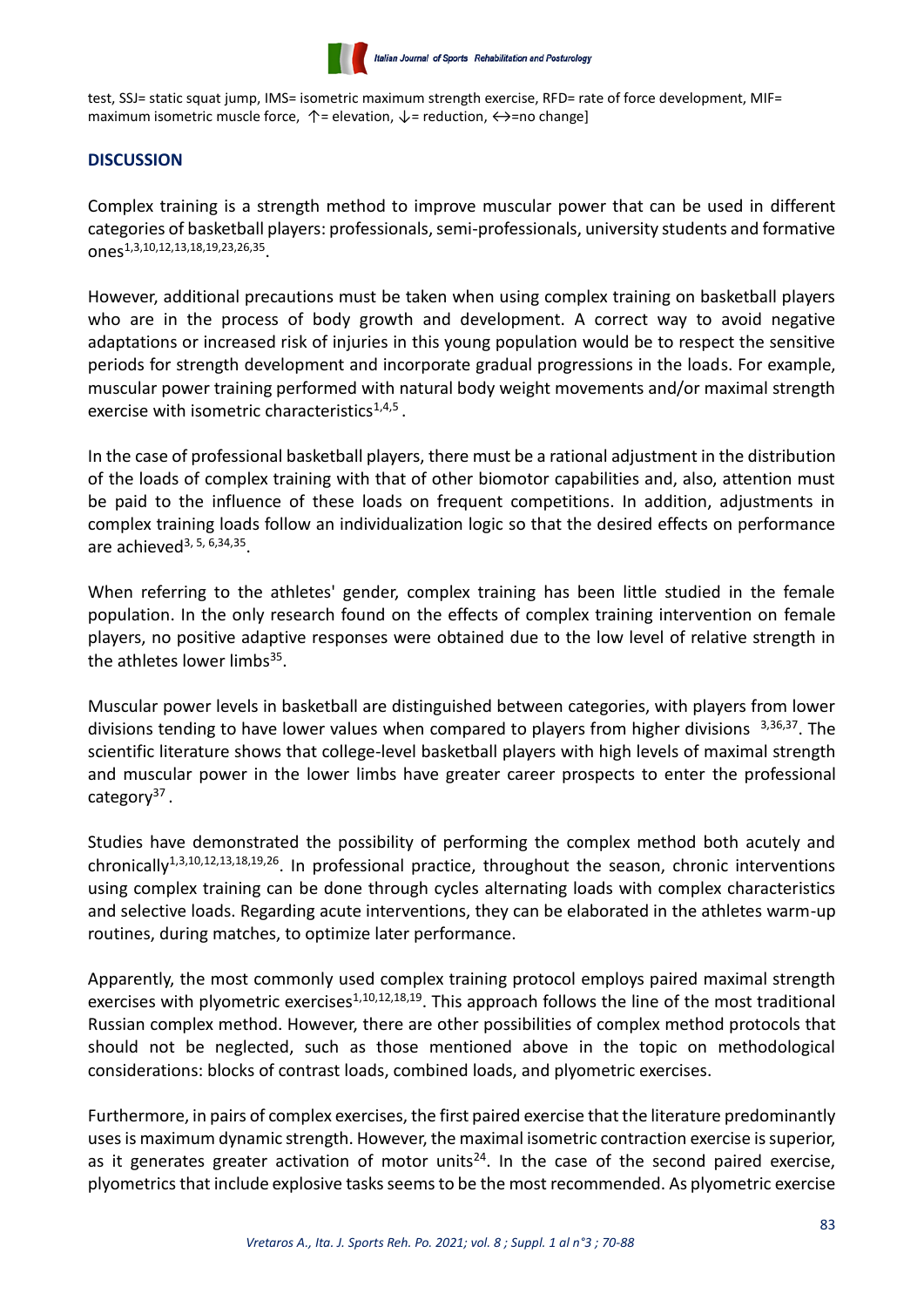stimulates the recruitment of fast fibers, this type of task favors neurophysiological responses that stimulate large magnitude thresholds in PAP $31,33$ . The intention is that the second paired exercise be done in an excited neuromuscular state<sup>10,17</sup>.

In basketball, it is necessary to perform complex training in the upper and lower limbs, as the specific motor actions of the players require the strength of both limbs<sup>3,13</sup>. PAP stimulation in the upper limbs differs from that of the lower limbs in terms of neural response<sup>17</sup>. In this sense, to obtain similar PAP results in the upper limbs in well-trained athletes, it would be necessary to equalize the volume of loads imposed on the upper and lower limbs<sup>3</sup>. However, the same authors report that the intensity of the imposed load depends on the selected exercise.

Regarding the training loads of the maximal strength exercise, the studies used values between 50% and 100% of 1RM. However, submaximal or maximal loads (>80% 1RM) are recommended in the first paired exercise<sup>6,7,10,24</sup> Thus, in a meta-analysis about the complex method in team sports, the authors found that loads with intensity <85% of 1RM promoted greater gains when compared to loads with intensity ≥85% of 1RM<sup>6</sup>. This corroborates with other studies that advocate maximum strength loads with values ≤85% 1RM would be more suitable for complex training in team sports such as basketball<sup>3</sup>.

The most essential factor when discussing recovery intervals between exercises for the complex method is fatigue. Very short intervals between exercises potentiate fatigue and negatively interfere in the performance of the movement pattern of the second paired exercise, which will therefore affect PAP. On the other hand, intervals longer than five minutes between complex paired exercises are not recommended, as the desired neurophysiological effects may be lost<sup>6</sup>.

Respect for individualization is a determining factor in contemporary physical preparation, especially when prescribing loads for complex training<sup>3,6,35</sup>. In this sense, in complex training programs aimed at basketball players, it is sought to observe the player's age (chronological and biological), anthropometric characteristics, level of physical fitness (relative strength) and the tactical position he exercises in the team4,6,35. Linked to this, complex training must consider the movement patterns and specific speeds of the players' tasks<sup>3</sup>.

There are five specific recommendations in the literature for prescribing muscular power through complex training: 1)- observe the athlete's training status (they must be players with moderate to high strength levels), 2)- training experience greater than or equal to two years, 3)- minimum level of relative strength in the lower limbs (≥1.8 of 1RM), 4)- minimum level of relative strength in the upper limbs ( $\geq 1.4$  of 1RM) and, 5)- effective interval between sets of complex exercises ( $\approx$  -5 minutes)<sup>31</sup>.

Periodizing the distribution of complex training loads has been recommended in the literature<sup>34</sup>. Therefore, implementing a periodization model for complex training together with the development of the different biomotor capabilities required in basketball is essential to optimize performance in the season<sup>5,34</sup>.

In team sports such as basketball, complex training when well structured, provides gains in maximum strength (~23.4%), vertical jump (~9.3%), displacement speed (~4.7%) and, in tasks that require changes in direction (~4.9%)<sup>6</sup>. In addition, it is possible to generate gains in muscular power in the upper limbs (~3.9%)<sup>13</sup> and also in the angular velocity of shouder internal rotation (~17.4%)<sup>30</sup>.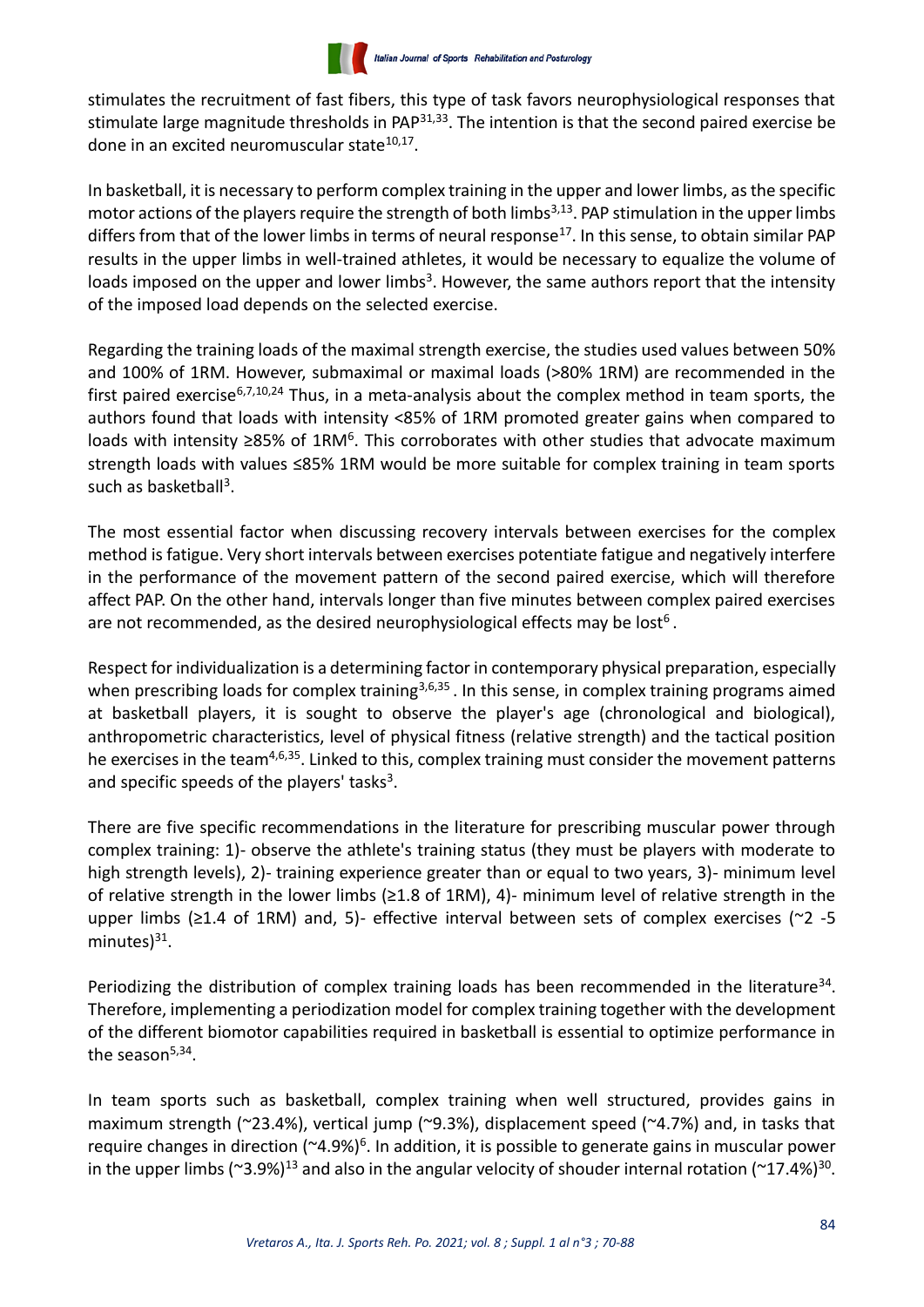

Regarding the specific needs of mucular power in the various tactical functions of basketball players, guards (positions 1 and 2) need power to carry out the constant changes of direction, accelerations, decelerations, vertical jumps and horizontal jumps. Forwards (positions 3 and 4) need explosive strength due to the same movements, but with an emphasis on jumping actions. In position 5 (centers) your muscular power is verified in straight-line movements and changes of directions over short distances<sup>4</sup>.

In the practical application of the complex method in basketball players, coaches can resort to creativity so that the second paired exercise can take specificity into account. The inclusion of tasks that have a biomechanical similarity to sport would allow a more effective transfer to motor actions<sup>28,29,30</sup>. The characteristics of each exercise are unique in biomechanical and neurophysiological terms and directly affect muscular power generation<sup>3</sup>.

# **CONCLUSION**

In the elaboration of physical preparation programs for basketball players, the development of muscular power is mandatory. One of the methods most recommended and supported by scientific publications is complex training.

PAP and PAPE are two important neurophysiological phenomena that are associated with the complex method. Understanding how such responses act could help in the moment of acute and/or chronic practical application of complex training.

From a methodological point of view, complex training consists of the use of contrasting paired exercises (maximum strength and explosive strength). Within this context, there are four possible operational pedagogical variations: contrast loads, blocks of contrast loads, combined loads and plyometric exercises. It is necessary to correctly manipulate the muscle contraction regime of the exercises, properties of the second paired exercise, volume and intensity of the load, recovery interval, and individual characteristics of the athlete to achieve positive benefits in muscular power by the complex method.

A solution to systematically organize muscular power training loads with other biomotor capacities would be to adopt a periodization model. Finally, respect for basketball's specificity cannot be neglected. Thus, in the preparation of complex training, the second paired exercise must follow a biomechanical similarity of the motor actions of the sport in question, in order to increase the degree of transference.

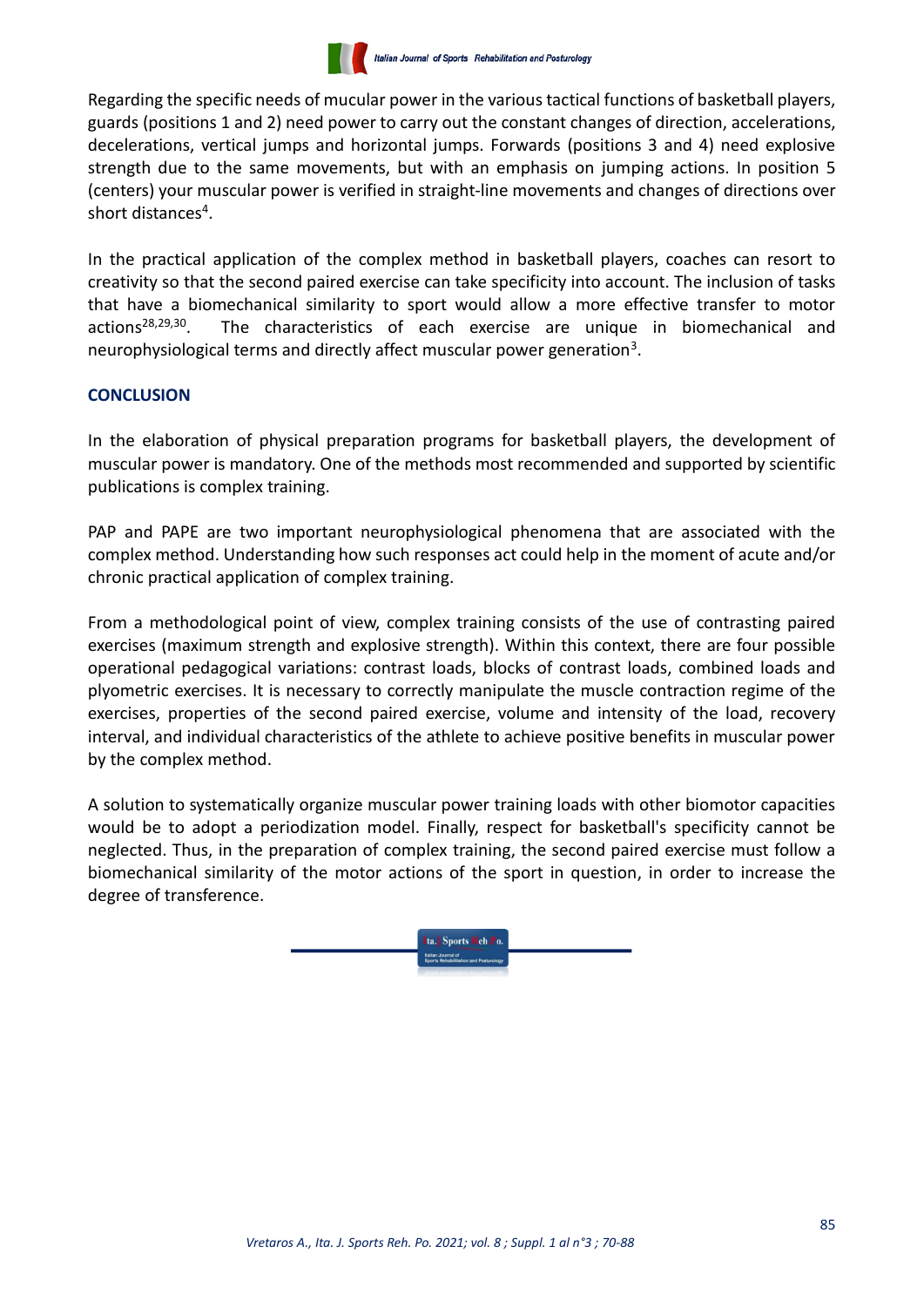

#### *FUNDING*

*The author (s) received no financial support for the research, authorship, and/or publication of this article. All authors have read and agreed to the published version of the manuscript.*

#### *DECLARATION OF CONFLICTING INTERESTS*

*Declaration of conflicting interests The author (s) declared no potential conflicts of interest with respect to the research, authorship, and / or publication of this article.*

#### **REFERENCES**

*1. Román, P. Á.L., Villar Macias, F. J., & García Pinillos, F. Effects of a contrast training programme on jumping, sprinting and agility performance of prepubertal basketball players. Journal of Sports Sciences. 2017; 36 (07); 802-808.*

*2. Aksović, N., Bjelica, B., Milanović, F., Jovanović, N., & Zelenović, M. Plyometric training effects on explosive power, sprint and direction change speed in basketball: A review. Turkish Journal of Kinesiology. 2021a; 07 (02); 73-79.*

*3. Freitas, T. T., Calleja-González, J., Carlos-Vivas, J., Marín-Cascales, E., & Alcaraz, P. E. Short-term optimal load training vs a modified complex training in semi-professional basketball players. Journal of Sports Sciences. 2019; 37 (04); 434-442.*

*4. Aksović, N., Bjelica, B., Milanović, F., MİLANOVİC, L., & Jovanović, N. Development of explosive power in basketball players. Turkish Journal of Kinesiology. 2021b; 07 (01); 44-52.*

*5. Vretaros, A. Basquete: Treinamento da Força Funcional. 2ª edição. Ebook; São Paulo. 2021; 98-116, 152-181.*

*6. Cormier, P., Freitas, T. T., Rubio-Arias, J. Á., & Alcaraz, P. E. Complex and contrast training: does strength and power training sequence affect performance-based adaptations in team sports? A systematic review and meta-analysis. The Journal of Strength & Conditioning Research. 2020; 34 (05); 1461-1479.*

*7. Docherty, D., Robbins, D., & Hodgson, M. Complex training revisited: A review of its current status as a viable training approach. Strength and Conditioning Journal. 2004; 26 (06); 52-57.*

*8. Duthie, G. M., Young, W. B., & Aitken, D. A. The acute effects of heavy loads on jump squat performance: An evaluation of the complex and contrast methods of power development. The Journal of Strength & Conditioning Research. 2002; 16 (04); 530-538.*

*9. Bompa, T.O. & Haff, G.G. Periodização – Teoria e Metodologia do Treinamento. 5ª edição, Phorte; São Paulo. 2012; 279-287.*

*10. Roden, D., Lambson, R., & DeBeliso, M. The effects of a complex training protocol on vertical jump performance in male high school basketball players. Journal of Sports Science. 2014; 02 (01); 21-26.*

11. *Simenz, C. J., Dugan, C. A., & Ebben, W. P. Strength and conditioning practices of National Basketball Association strength and conditioning coaches. The Journal of Strength & Conditioning Research. 2005; 19 (03); 495-504.*

*12. Kukrić, A. S., Jakovljević, S., Dobraš, R., Petrović, B., Vučković, I., & Janković, N. The influence of the complex training method on maximal isometric force production of junior basketball players. Fizička Kultura. 2019; 73 (02); 261-270.*

*13. Matthews, M., O'Conchuir, C., & Comfort, P. The acute effects of heavy and light resistances on the flight time of a basketball push-pass during upper body complex training. The Journal of Strength & Conditioning Research. 2009; 23 (07); 1988-1995.*

*14. Suchomel, T. J., Sato, K., DeWeese, B. H., Ebben, W. P., & Stone, M. H. Potentiation following ballistic and nonballistic complexes: The effect of strength level. Journal of Strength and Conditioning Research. 2016; 30 (07); 1825-1833.*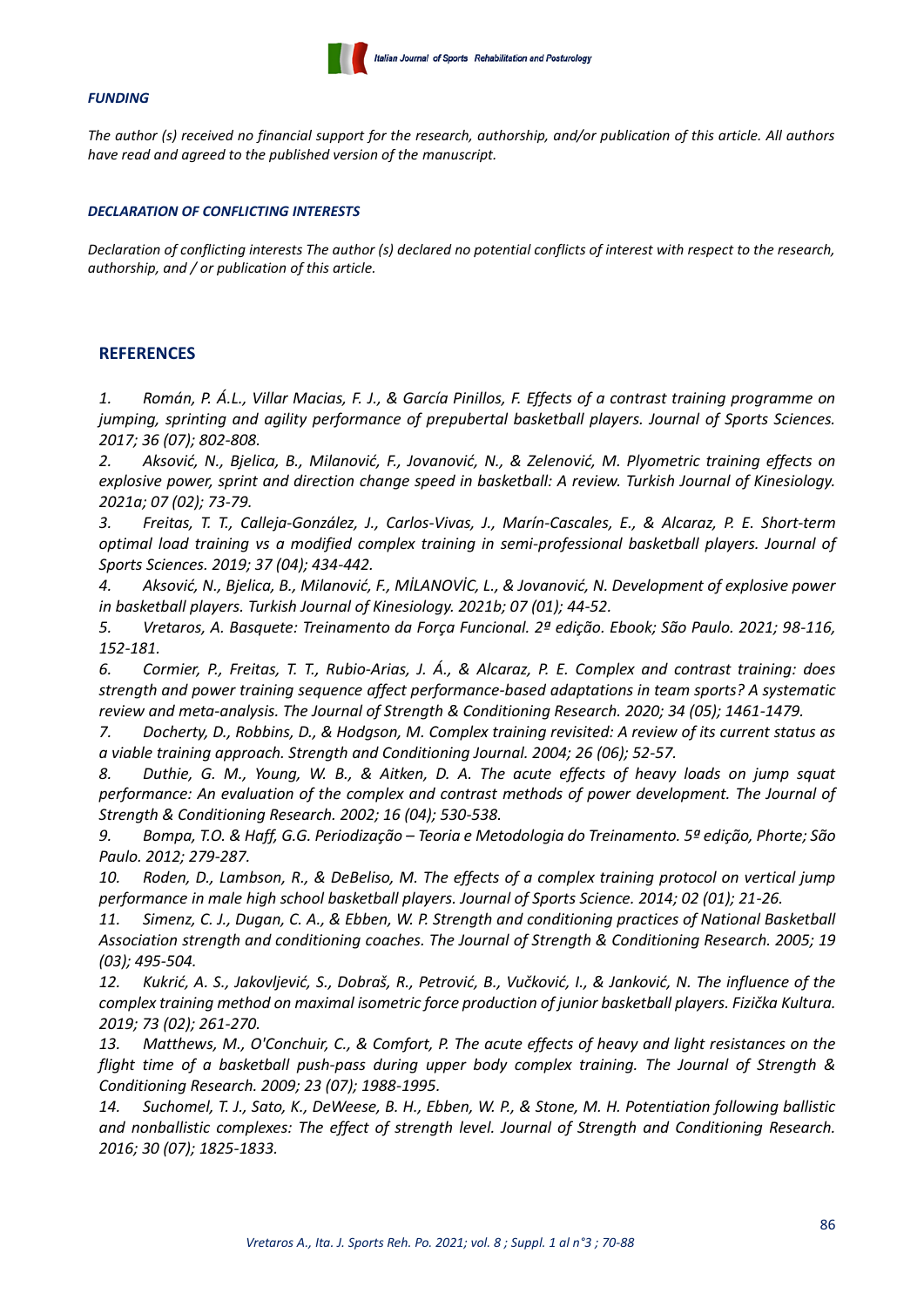

*15. Marshall, J., Bishop, C., Turner, A., & Haff, G. G. Optimal training sequences to develop lower body force, velocity, power, and jump height: A systematic review with meta-analysis. Sports Medicine. 2021; 51; 1245–1271.*

*16. Korkmaz, S. & Uysal, Ş.H. Examination of the effect of contrast and complex training on sports performance parameters in football. International Journal of Applied Exercise Physiology. 2021; 10 (02); 126- 143.*

*17. Robbins, D. W. Postactivation potentiation and its practical applicability. The Journal of Strength & Conditioning Research. 2005; 19 (02); 453-458.*

*18. Santos, E. J., & Janeira, M. A. Effects of complex training on explosive strength in adolescent male basketball players. The Journal of Strength & Conditioning Research. 2008; 22 (03); 903-909.*

*19. Javorac, D. Influence of complex training on explosive power of knee extensor muscles of basketball juniors. Exercise and Quality of Life. 2012; 04 (01); 41-50.*

*20. Echer, I.C. A revisão de literatura na construção do trabalho científico. Revista Gaúcha de Enfermagem. 2001; 22 (02); 05-20.*

*21. Blazevich, A. J., & Babault, N. Post-activation potentiation versus post-activation performance enhancement in humans: historical perspective, underlying mechanisms, and current issues. Frontiers in Physiology. 2019; 10; 1359.*

*22. Kuijpers, W.The usefulness of jumping technology on program designing for the personal training and strength and conditioning coach. Personal Strength & Conditioning Research. 2020; 05; 01-06.*

*23. Prieske, O., Behrens, M., Chaabene, H., Granacher, U., & Maffiuletti, N. A. Time to differentiate postactivation "potentiation" from "performance enhancement" in the strength and conditioning community. Sports Medicine. 2020; 50; 1559-1565.*

*24. Tillin, N. A., & Bishop, D. Factors modulating post-activation potentiation and its effect on performance of subsequent explosive activities. Sports Medicine. 2009; 39 (02); 147-166.*

*25. Chiu, L. Z., Fry, A. C., Weiss, L. W., Schilling, B. K., Brown, L. E., & Smith, S. L. Postactivation potentiation response in athletic and recreationally trained individuals. The Journal of Strength & Conditioning Research. 2003; 17 (04); 671-677.*

*26. Pożarowszczyk, B., Gołaś, A., Chen, A., Zając, A., & Kawczyński, A. The impact of post activation potentiation on achilles tendon stiffness, elasticity and thickness among basketball players. Sports. 2018; 06 (04); 117.*

*27. Nishioka, T., & Okada, J. Influence of Strength Level on Performance Enhancement Using Resistance Priming. Journal of Strength and Conditioning Research. 2022; 36 (01); 37-46.*

*28. Vretaros, A. Considerações metodológicas acerca da prescrição de exercícios pliométricos no tênis de campo. EFDeportes – Revista Digital – Buenos Aires. 2003; 08 (56).*

*29. Vretaros, A. Exercícios de força combinados (EFC): uma estratégia para maximizar o desenvolvimento da força em tenistas competitivos. EFDeportes – Revista Digital – Buenos Aires. 2008; 12 (117).*

*30. Hasan, N., Nuhmani, S., Kachanathu, S. J., & Muaidi, Q. I. Efficacy of complex training on angular velocity of shoulder in collegiate basketball players. Journal of Back and Musculoskeletal Rehabilitation. 2018; 31(05); 859-865.*

*31. Lim, J. J., & Barley, C. I. Complex training for power development: Practical applications for program design. Strength & Conditioning Journal. 2016; 38 (06); 33-43.*

*32. Ebben, W. P. Complex training: A brief review. Journal of Sports Science & Medicine. 2002; 01 (02); 42- 46.*

*33. Hamada, T., Sale, D. G., MacDougall, J. D., & Tarnopolsky, M. A. Postactivation potentiation, fiber type, and twitch contraction time in human knee extensor muscles. Journal of Applied Physiology. 2000; 88; 2131–2137.*

*34. Macaluso, T. D. Periodization and complex training in a high school summer program. Strength & Conditioning Journal. 2010; 32 (06); 95-98.*

*35. Sygulla, K. S., & Fountaine, C. J. Acute post-activation potentiation effects in NCAA division II female athletes. International Journal of Exercise Science. 2014; 07 (03); 212-219.*

*36. Abdelkrim, N. B., Chaouachi, A., Chamari, K., Chtara, M., & Castagna, C. Positional role and competitive-level differences in elite-level men's basketball players. The Journal of Strength & Conditioning Research. 2010; 24 (05); 1346-1355.*